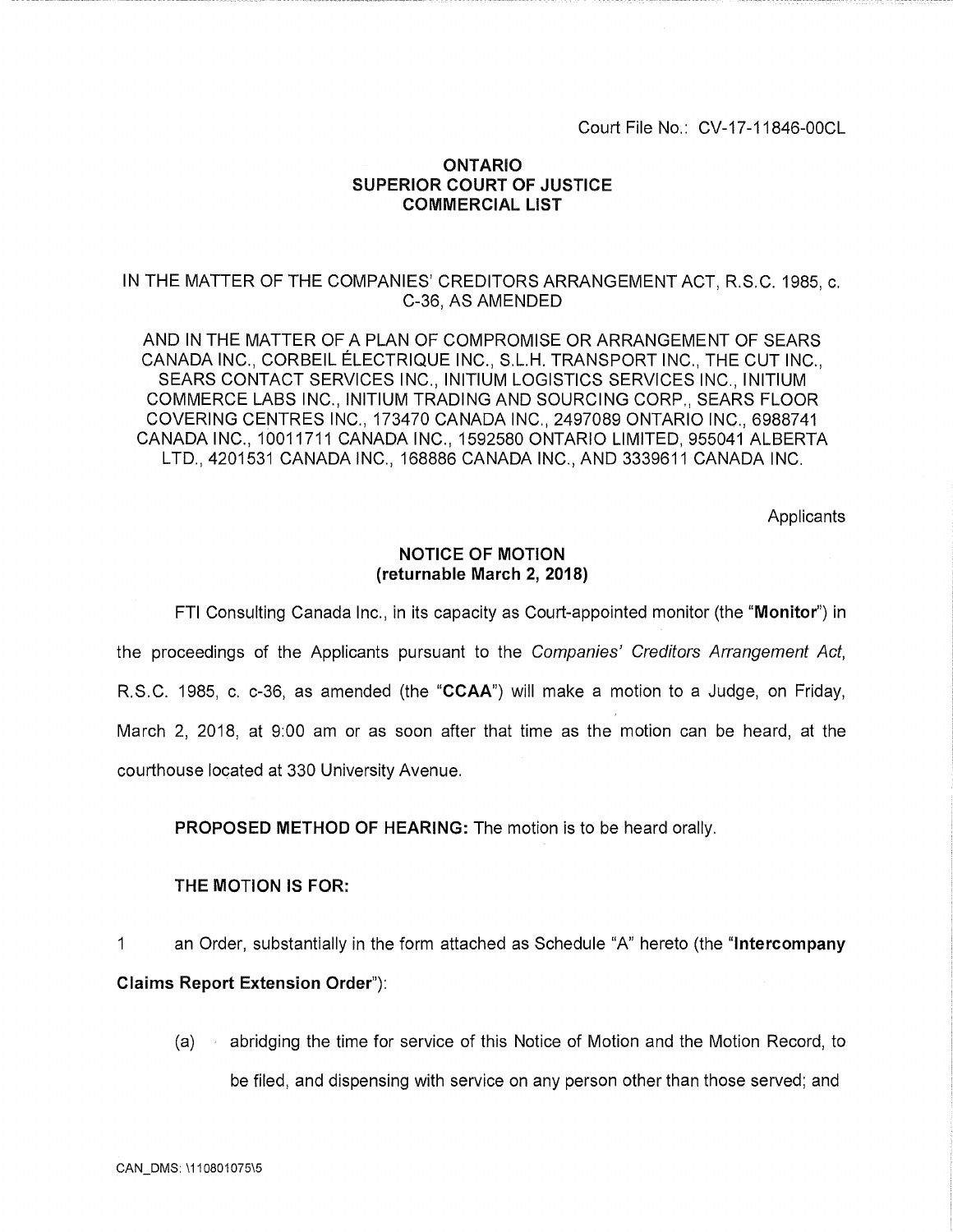- (b) extending the deadline by which the Intercompany Claims Report (as defined below) must be served on the Service List and filed with the Court to April 2, 2018; and
- 2 Such further and other relief as this Court may deem just.

### **THE GROUNDS FOR THE MOTION ARE:**

1 On June 22, 2017, the Applicants in these proceedings sought and obtained an initial order (as amended and restated on July 13, 2017, the **"Initial Order")** under the CCAA;

2 The Initial Order, among other things, appointed **FTI** Consulting Canada Inc. as Monitor of the Applicants;

3 On December 8, 2017, the Court made an Order (the **"Claims Procedure Order")**  establishing a claims procedure for the identification and quantification of certain claims against the Applicants, and their current and former directors and officers;

4 The Claims Process Order provided that the Monitor would prepare a report to be served on the Service List and filed with the Court for its consideration, that would detail the Monitor's review of all Intercompany Claims (as defined in the Claims Procedure Order) and assessing the validity and quantum of such Claims (the **"Intercompany Claims Report"),** with any Intercompany Claim identified thereby to be deemed to have been properly submitted via a proof of claim;

5 The Claims Procedure Order required that the Intercompany Claims Report be served on or before March 2, 2018, unless otherwise ordered by this Court on application by the Monitor;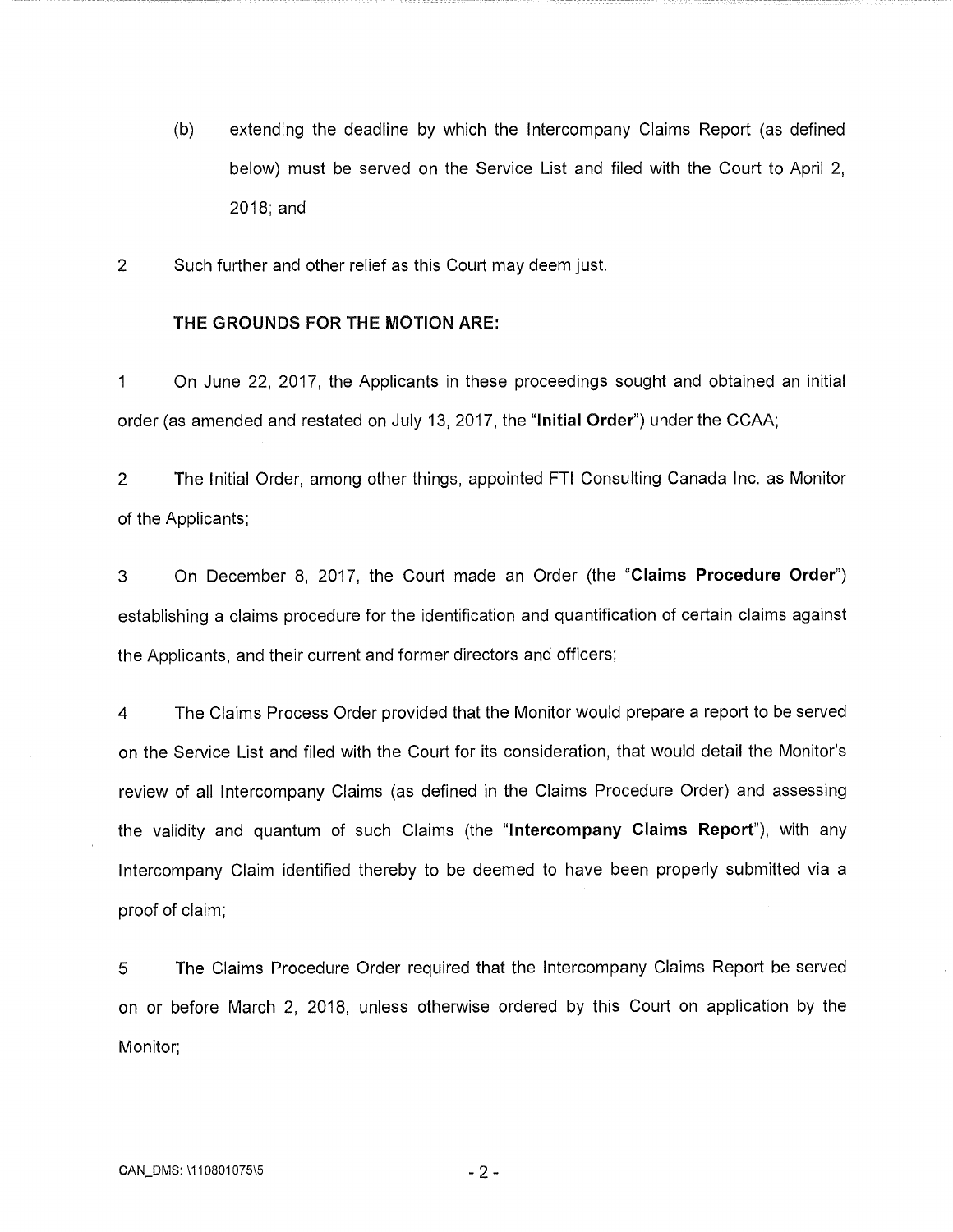6 Although progress has been made by the Monitor towards this task, the Monitor requires additional time to complete its review of all Intercompany Claims, analyze and assess the validity and quantum of all intercompany claims, and document its findings in the Intercompany Claims Report;

7 The Monitor also requires a substantial amount of assistance from the Applicants and their employees in order to complete the Intercompany Claims Report;

8 However, there have been significant demands on the Applicants' limited remaining employees, including in connection with negotiating and preparing for the employee and retiree claims process ordered by this Court on February 22, 2018 which the Monitor was also heavily involved in, and so additional time is required for completion of the Intercompany Claims Report;

9 The Monitor believes that there is no prejudice to stakeholders in having the deadline for completion of the Intercompany Claims Report extended by one month to April 2, 2018;

10 The provisions of the CCAA, including section 11 thereof, and the inherent and equitable jurisdiction of this Court;

11 Rules 1.04, 1.05, 2.03, 16 and 37 of the Rules of Civil Procedure, R.R.O 1990, Reg. 194, as amended; and

12 Such other and further grounds as counsel may advise and this Court may permit.

**THE FOLLOWING DOCUMENTARY EVIDENCE** will be used at the hearing of the motion:

1 The Fourteenth Report of the Monitor to be filed; and

2 Such further and other evidence as counsel may advise and this Court may permit.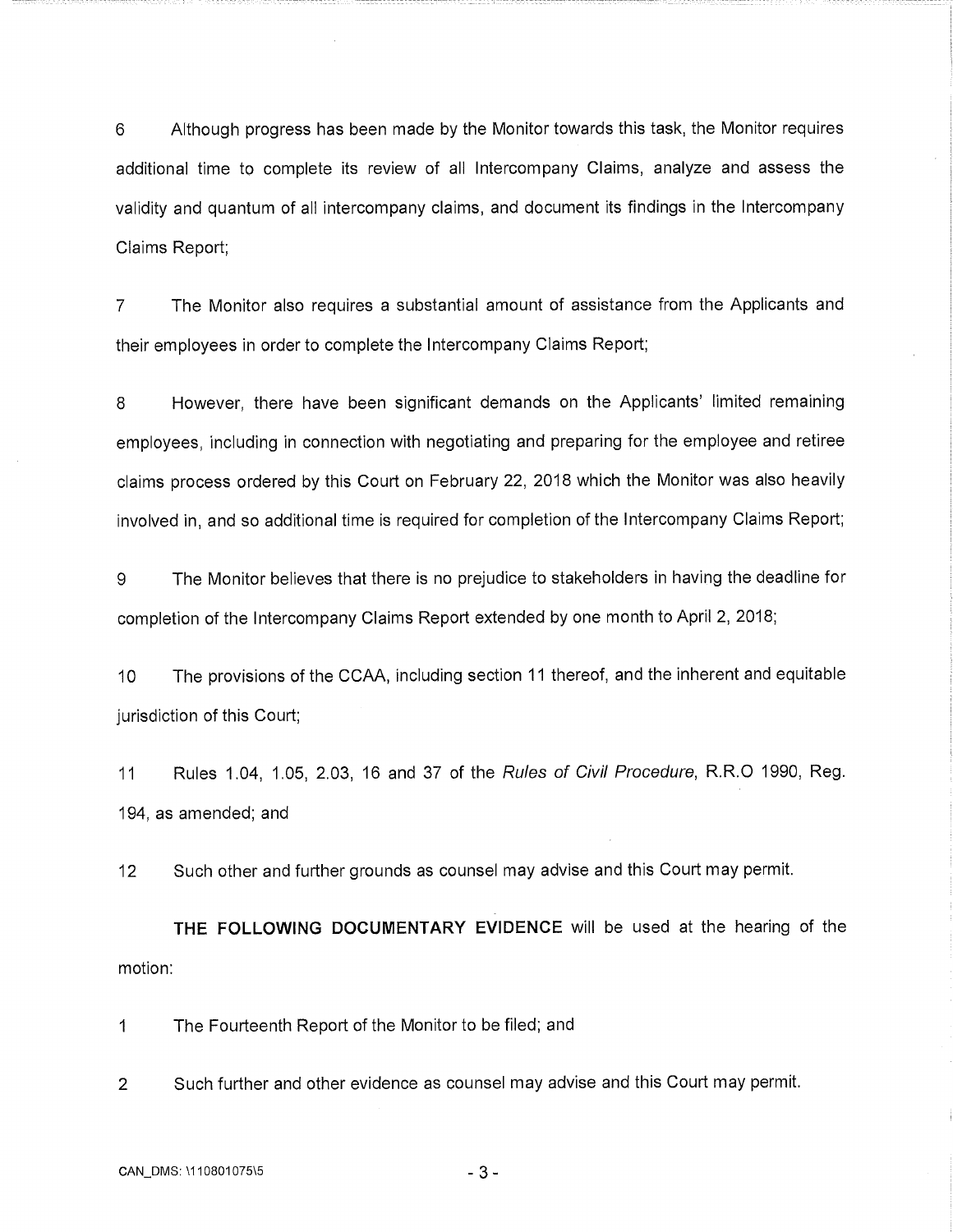## February 28, 2018 **Norton Rose Fulbright Canada LLP**  Royal Bank Plaza, South Tower, Suite 3800

200 Bay Street, P.O. Box 84 Toronto, Ontario M5J 2Z4 CANADA

**Orestes Pasparakis, LSUC#: 36851T**  Tel: +1 416.216.4815 **Virginie Gauthier, LSUC#: 41097D**  Tel: +1 416.216.4853 **Alan Merskey, LSUC#: 413771**  Tel: +1 416.216.4805 **Evan Cobb, LSUC#: 55787N**  Tel: +1 416.216.1929 **Alexander Schmitt, LSUC#: 63860F**  Tel: +1 416.216.2419 Fax: +1 416.216.3930

orestes.pasparakis@nortonrosefulbright.com virginie.gauthier@nortonrosefulbright.com alan.merskey@nortonrosefulbright.com evan.cobb@nortonrosefulbright.com alexander.schmitt@nortonrosefulbright.com

Lawyers for the Monitor

TO: **THE SERVICE LIST**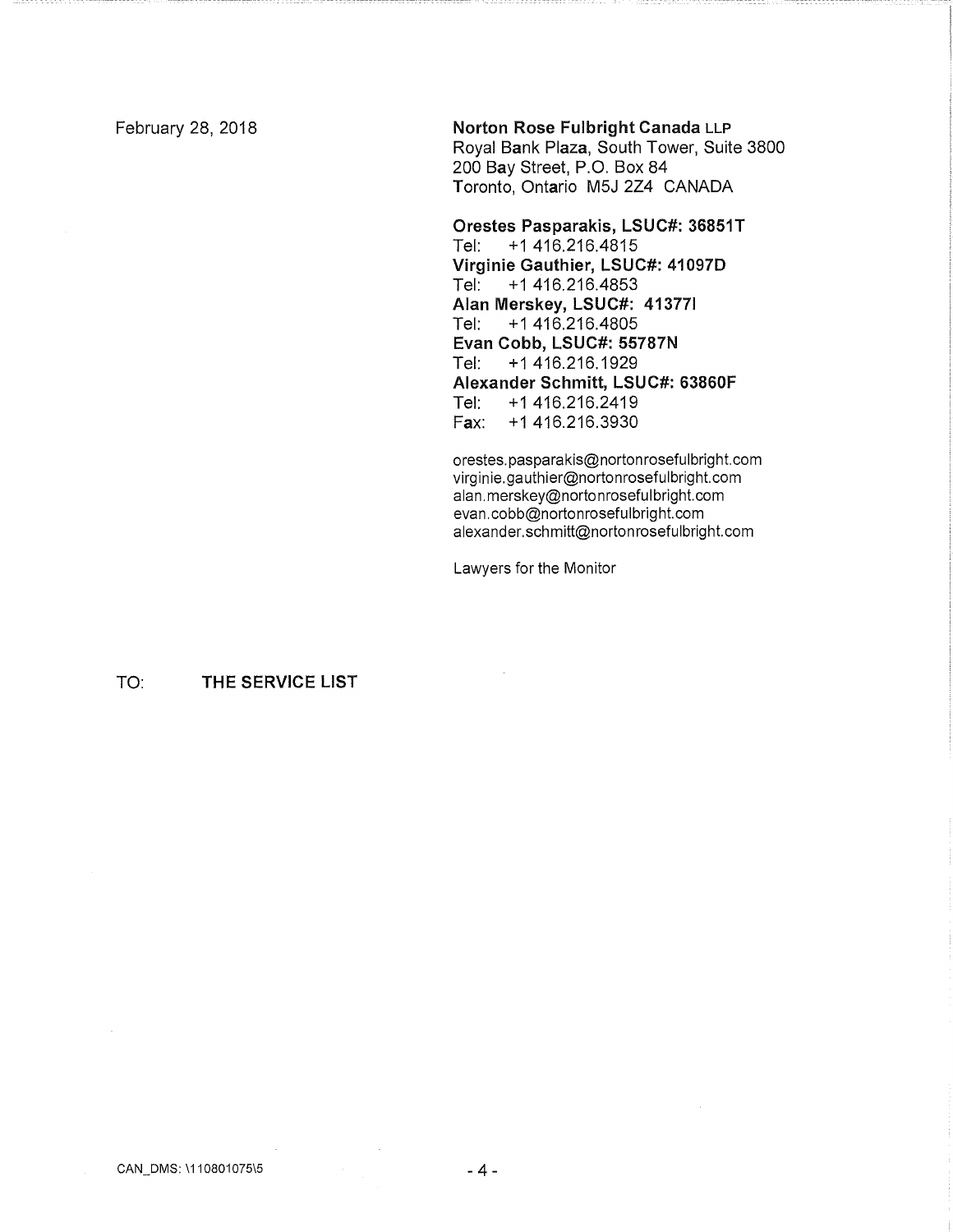*Updated Feb. 16, 2018 at 5:40 PM*  Court File No. CV-17-11846-00CL

## *ONTARIO*  SUPERIOR COURT OF JUSTICE (COMMERCIAL LIST)

## IN THE MATTER OF THE *COMPANIES' CREDITORS ARRANGEMENT ACT,* R.S.C. 1985, c. C-36, AS AMENDED

AND IN THE MATTER OF A PLAN OF COMPROMISE OR ARRANGEMENT OF SEARS CANADA INC., 9370-2751 QUEBEC INC., 191020 CANADA INC., THE CUT INC., SEARS CONTACT SERVICES INC., INITIUM LOGISTICS SERVICES INC., INITIUM COMMERCE LABS INC., INITIUM TRADING AND SOURCING CORP., SEARS FLOOR COVERING CENTRES INC., 173470 CANADA INC., 2497089 ONTARIO INC., 6988741 CANADA INC., 10011711 CANADA INC., 1592580 ONTARIO LIMITED, 955041 ALBERTA LTD., 4201531 CANADA INC,, 168886 CANADA INC., AND 3339611 CANADA INC.

Applicants

### SERVICE LIST

## TO: OSLER, HOSKIN & HARCOURT LLP Box 50, 1 First Canadian Place Toronto, ON M5X 1B8

Marc Wasserman Tel: +1 416.862.4908 Jeremy Dacks Tel: +1 416.862.4923 Tracy Sandler Tel: +1 416.862.5890 Michael De Lellis Tel: +1 416.862.5997 Shawn Irving Tel: 416.862.4733 Martino Calvaruso Tel: +1 416.862.6665 Karin Sachar Tel: +1 416.862.5949 Fax: +1 416.862.6666

mwasserman@osler.com jdacks@osler.com tsandler@osler.com mdelellis@osler.eom sirving@osler.com mcalvaruso@osler.com ksachar@osler.com -

Lawyers for the Applicants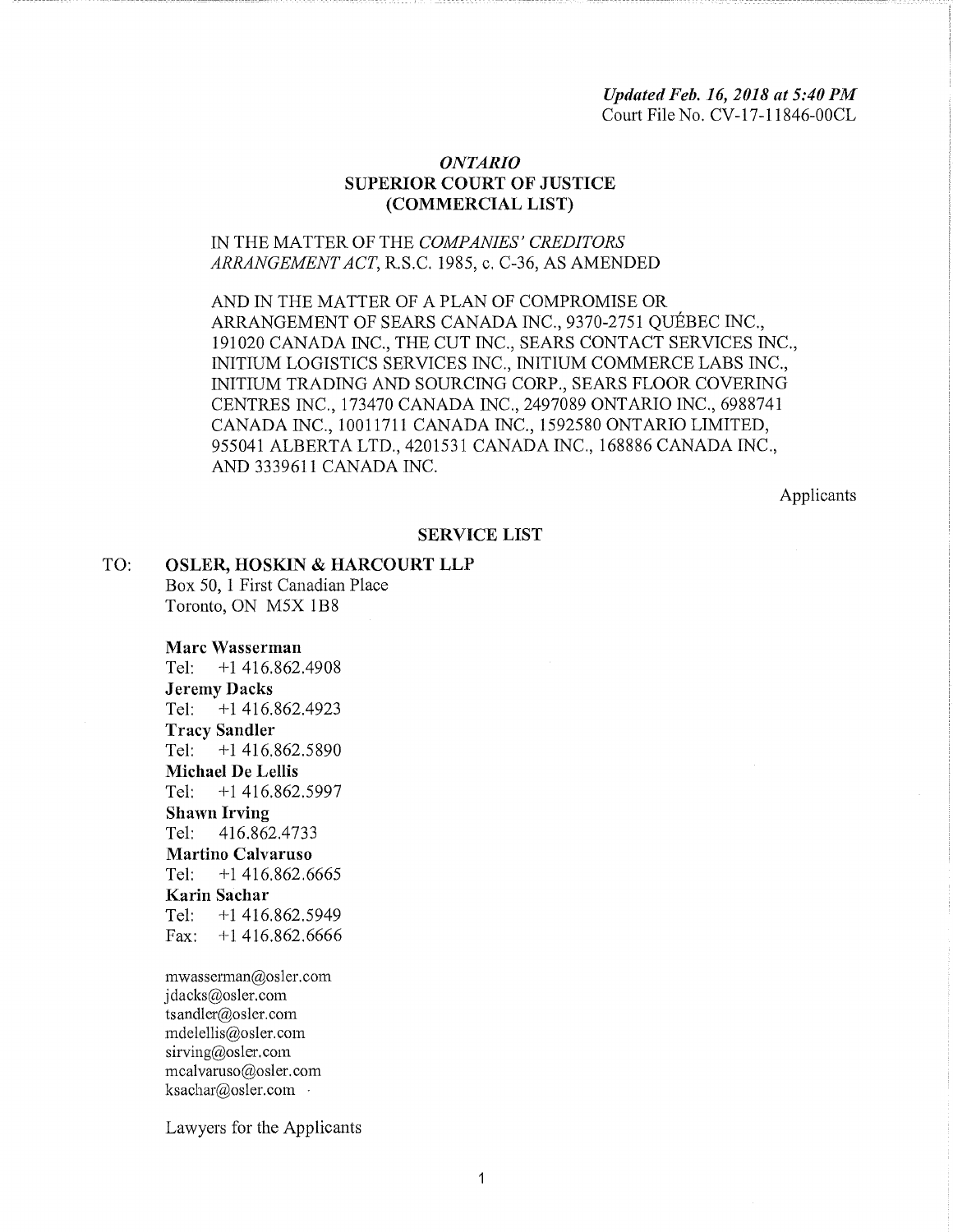## AND FTI CONSULTING CANADA INC. AND

TO: TD Waterhouse Tower TO: TO: 79 Wellington Street West Suite 2010, P.O. Box 104 Toronto, Ontario M4K 1G8

> Greg Watson Paul Bishop Jim Robinson Steven Bissell Linda Kelly Kamran Hamidi

Toll Free: 1.855.649,8113 Tel: +1 416.649.8100 +1 416.649.8113 Fax: +1 416.649,8101

searscanada@fticonsulting.com greg.watson@fticonsulting.com  $paul.bishop@fticonsulting.com$ jim.robinson@fticonsulting.com steven,bissell@fticonsulting.com linda.kelly@fticonsulting.com kamran.hamidi@fticonsulting.com

Monitor

### AND BENNETT JONES LLP

TO: 3400 One First Canadian Place P.O. Box 130 Toronto, Ontario M5X 1A4

> Gary Solway Tel: +1416.777.6555 Sean Zweig Tel: +1416.777.6254 Fax:  $+1416.863.1716$

solwayg@bennettjones.com  $zweigs@{bennettjones.com$ 

Lawyers to the Board of Directors and the Special Committee of the Board of Directors of Sears Canada Inc.

## NORTON ROSE FULBRIGHT CANADA LLP

Royal Bank Plaza, South Tower 200 Bay Street, Suite 3800, P.O. Box 84 Toronto, Ontario M5J 2Z4

> Orestes Pasparakis Tel: +1 416.216.4815 Virginie Gauthier Tel: +1 416.216.4853 Alan Merskey Tel: +1416.216.4805 Evan Cobb Tel: +1 416.216.1929 Alexander Schmitt Tel: +1 416,216.2419 Catherine Ma Tel: +1 416.216.4838 Fax: +1 416.216.3930

orestes.pasparakis@nortonrosefulbright.com virginie.gauthier@nortomosefulbright.com alan.merskey@nortonrosefulbright.com evan.cobb@nortonrosefulbright.com alexander,schmitt@nortonrosefulbright.corn catherine.ma@nortonrosefulbright.com

Lawyers to the Monitor, FTI Consulting Canada Inc.

#### AND KOSKIE MINSKY LLP

TO: 20 Queen Street West, Suite 900, Box 52 Toronto, Ontario M5H 3R3

Andrew J. Hatnay

Tel: +1 416.595.2083 Mark Zigler Tel: +1 416.595.2090 Fax: +1 416.977.3316

ahatnay@kmlaw.ca mzigler@kmlaw.ca

Representative Counsel for Active Employees and Retirees of Sears Canada Inc. with respect to pension matters regarding the defined benefit component of the Sears Pension Plan, the Supplemental Plan and the post-employment benefits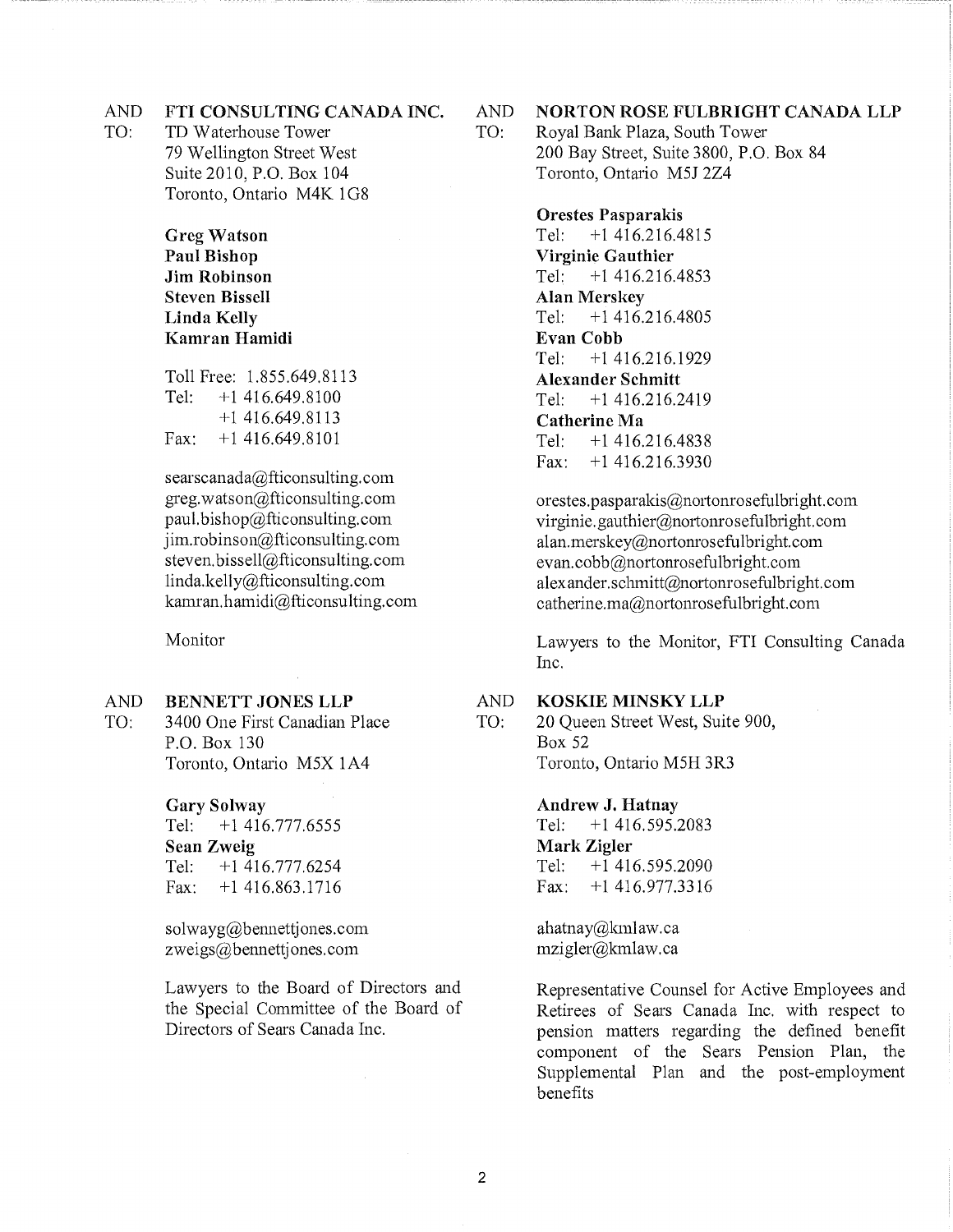TO: Bay Adelaide Centre TO: Suite 2100, Scotia Plaza 333 Bay Street, Suite 3400 40 King Street West

## Joe Latham

Tel: +1416.597.4211 Ryan Baulke Tel: +1 416.849.6954 Fax: +1 416.979.1234

jlatham@goodmans.ca rbaulke@goodmans.ca

Lawyers to Wells Fargo Capital Finance Corporation Canada as DIP ABL Agent, as well as the Lenders thereunder

#### AND ALVAREZ & MARSAL

TO: Royal Bank Plaza, South Tower 200 Bay Street, Suite 2900, P.O. Box 22 Toronto, Ontario M5J 2J1

## Douglas McIntosh

dmcintosh@alvarezandmarsal,com

### Al Hutchens

ahutchens@alvarezandmarsal.com

## Joshua Nevsky jnevsky@alvarezandmarsal.com

Steven Glustein sglustein@alvarezandmarsal.com

Advisors to the DIP ABL Lenders and DIP Term Loan Lenders

## AND GOODMANS LLP AND CASSELS BROCK & BLACKWELL LLP

Toronto, Ontario M5H 2S7 Toronto, Ontario M5H 3C2

Ryan C. Jacobs Tel: +1 416.860.6465 Jane 0. Dietrich Tel: +1 416.860.5223 R. Shayne Kukulowicz Tel: +1 416.860.6463 Tim Pinos Tel: +1 416.869.5784 Lara Jackson Tel: +1 416.860.2907 Ben Goodis Tel: +1 416.869.5312 Fax: +1 416.360.8877

rjacobs@casselsbrock, corn j dietrich@casselsbrock.com skukulowicz@casselsbrock.com tpinos@casselsbrock.com ljackson@casselsbrock.com bgoodis@casselsbrock.com

Lawyers to GACP Finance Co., LLC as DIP Term Loan Agent and Term Loan Agent, as well as the Lenders thereunder

#### AND KSV ADVISORY INC.

TO: 150 King Street West, Suite 2308 Toronto, Ontario, M5H 1J9

> Bobby Kofman bkofman@ksvadvisory.com

## Noah Goldstein

ngoldstein@ksvadvisory.corn

Financial Advisor to the Special Committee of the Board of Directors of Sears Canada Inc.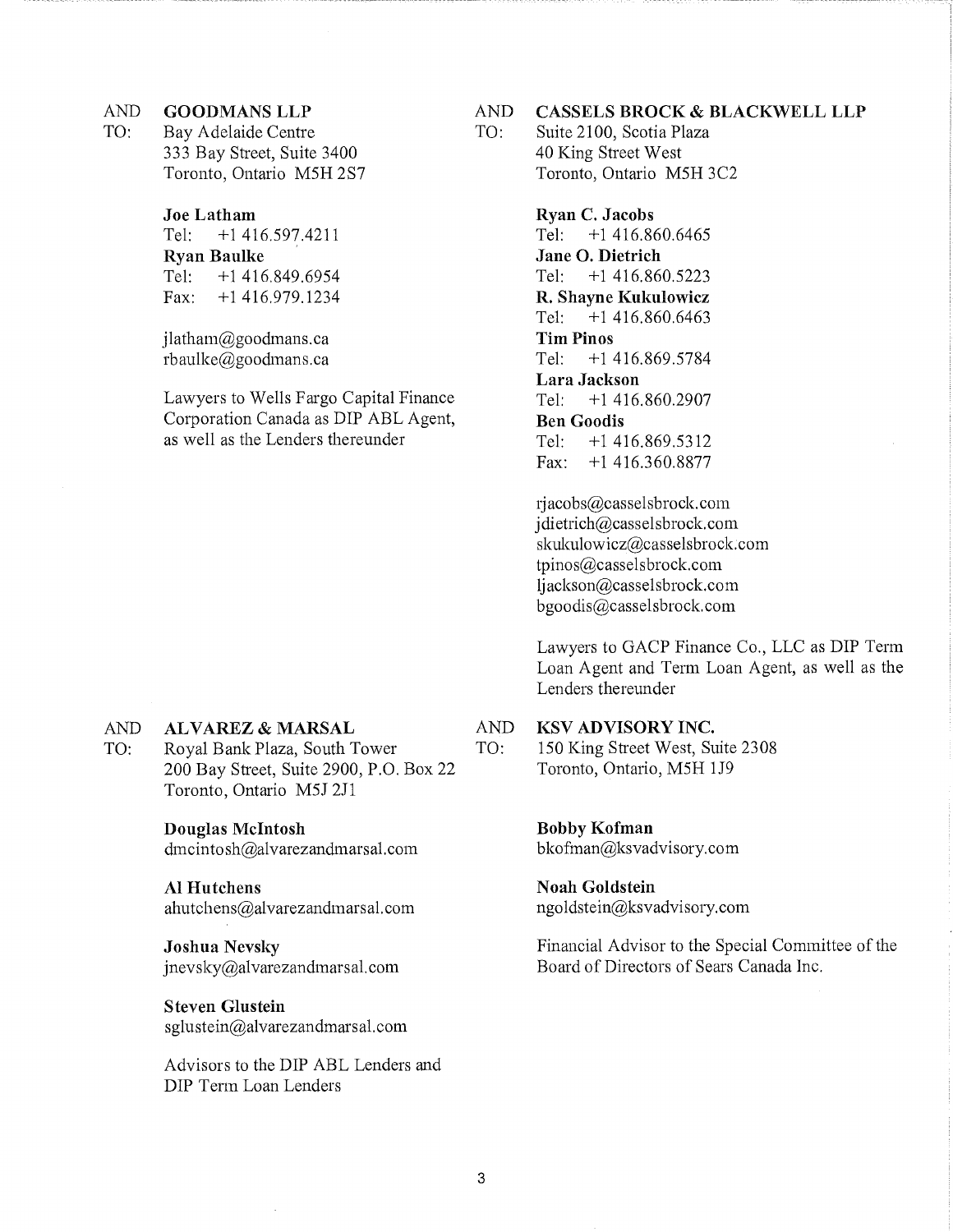## AND DAVIES WARD PHILLIPS & AND AIRD & BERLIS LLP

# **Robin B. Schwill**<br>
Tel: +1 416.863.5502<br>
Tel: +1 416.863.5502<br>
Tel: +1 416.86

**Natasha MacParland** Fax:  $+1$  416.863.1515<br>
Tel:  $+1$  416.863.5567 seraff@airdberlis.com Tel: +1 416.863.5567 sgraff@airdberlis.com<br>Fax: +1 416.863.0871  $+1416.863.0871$ 

rschwill@dwpv.com nmacparland@dwpv.com

Lawyers to The Cadillac Fairview Corporation Limited

555 Richmond Street West, Suite 1200 155 Wellington St West, 35th Floor Toronto, Ontario M5V 3B1 Toronto, Ontario M5V 3H1

Susan Ursel<br>
Tel: +1 416 969 3515<br>
Tel: +1 416.646.4304

Tel: +1 416.969.3515 Tel: +1 416.<br>Ashley Schinitema Max Starnino Ashley Schiuitema Max Starnino Tel: +1 416,969,3062 Tel: +1 416<br> **Saneliso Movo** Lily Harmer Saneliso Moyo<br>
Tel: +1 416 969 3528<br>
Tel: +1 416.646.4326 Tel: +1 416.969.3528 Kristen Allen<br>  $T_{el}$ :  $+14164164693502$ <br>  $T_{el}$ :  $+1416.6466308$ Tel:  $+1$  416, 416, 969, 3502 **Katy O'Rourke**<br>  $T_{el}$ :  $+14169693507$ <br> **Emily Lawrence**<br>  $T_{el}$ :  $+1416.646.7475$ Tel:  $+1$  416.969.3507

ASchuitema@upfhlaw,ca

Former Employees elizabeth.rathbone@paliareroland.com

TO: VINEBERG LLP TO: Brookfield Place 155 Wellington Street West 181 Bay Street, Suite 1800 Toronto, Ontario M5V 3J7 Toronto, Ontario M5J 2T9

Tel: +1 416.863.5502 Tel: +1416.865.7726

Lawyers to Beauty Express Canada Inc.

## AND URSEL PHILLIPS FELLOWS AND PALIARE ROLAND ROSENBERG TO: HOPKINSON LLP TO: ROTHSTEIN LLP

Fax: +1 416.968.0325 **Elizabeth Rathbone**<br>Tel: +1 416.646.7  $+1$  416, 646.7488 sursel@upfhlaw.ca Fax:  $+1$  416.646.4301

smoyo@upfhlaw.ca ken.rosenberg@paliareroland.com kallen@upfhlaw.ea max.starnino@paliareroland.com Korourke@upfhlaw.ca lily.harmer@paliareroland.com lauren.pearce@paliareroland.com Representative Counsel for Current and emily lawrence@paliareroland.com

> Lawyers to the Superintendent of Financial Services as Administrator of the Pension Benefits Guarantee Fund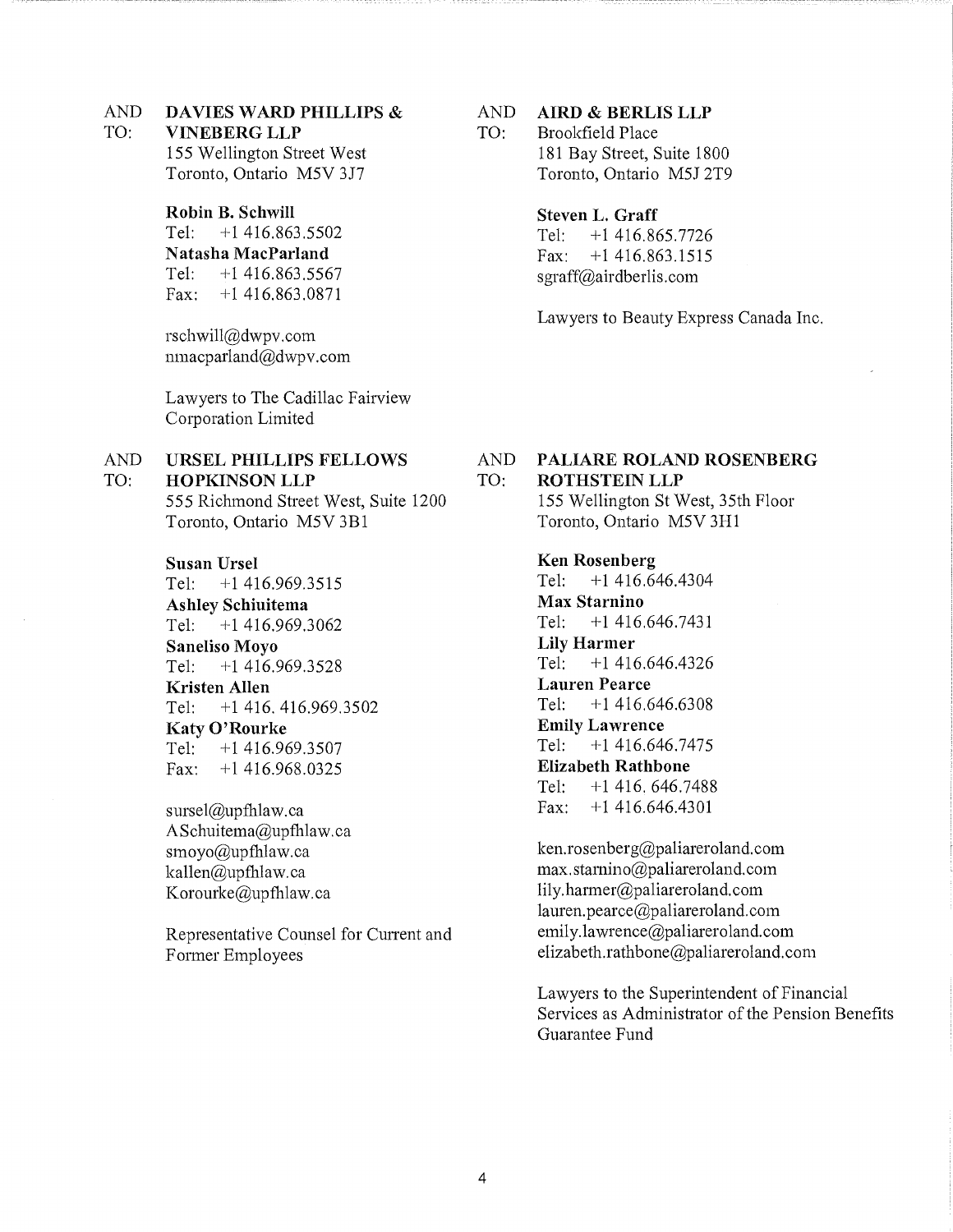### AND THORNTON GROUT FINNIGAN

TO: LLP

> 100 Wellington St. West, Suite 3200 TD West Tower, Toronto-Dominion Centre Toronto, Ontario M5K 1K7

### D. J. Miller

Tel: +1416.304.0559 Mudasir Marfatia Tel: +1 416.304.0332 Fax: +1 416.304.1313

djmiller@tgf.ca  $mmarfatia@tgf.ca$ 

Lawyers for Oxford Properties Group Inc.

#### AND MILLER THOMSON LLP

TO: Scotia Plaza 40 King Street West, Suite 5800 P.O. Box 1011 Toronto, Ontario M5H 3S1

## Jeffrey C. Carhart

Tel: 416.595.8615 Sherry Kettle Tel: 519.931.3534 Fax: 416.595.8695

jcarhart@millerthomson.com skettle@millerthomson.com

Lawyers for Sealy Canada Ltd., Gestion Centurian Inc., 1390658 Ontario Inc. o/a TEMPUR Canada and MTD Products Limited

AND BLAKE, CASSELS & GRAYDON LLP

TO: 1 Place Ville Marie, Suite 3000 Montreal, Quebec H3B 4N8

### Bernard Boucher

Tel: +1514.982.4006 Sebastien Guy Tel: +1 514.982.4020 Fax: +1 514.982.4099

bernard.boucher@blakes.com sebastien,guy@blakes.com

Lawyers for Ovation Logistic Inc.

## AND SEALY CANADA LTD.

TO: c/o Tempur Sealy International, Inc. 1000 Tempur Way Lexington, Kentucky 40511 USA

### Joseph M. Kamer

SVP, General Counsel and Secretary Tel: +1 859.455.2000 joe.kamer@tempursealy,com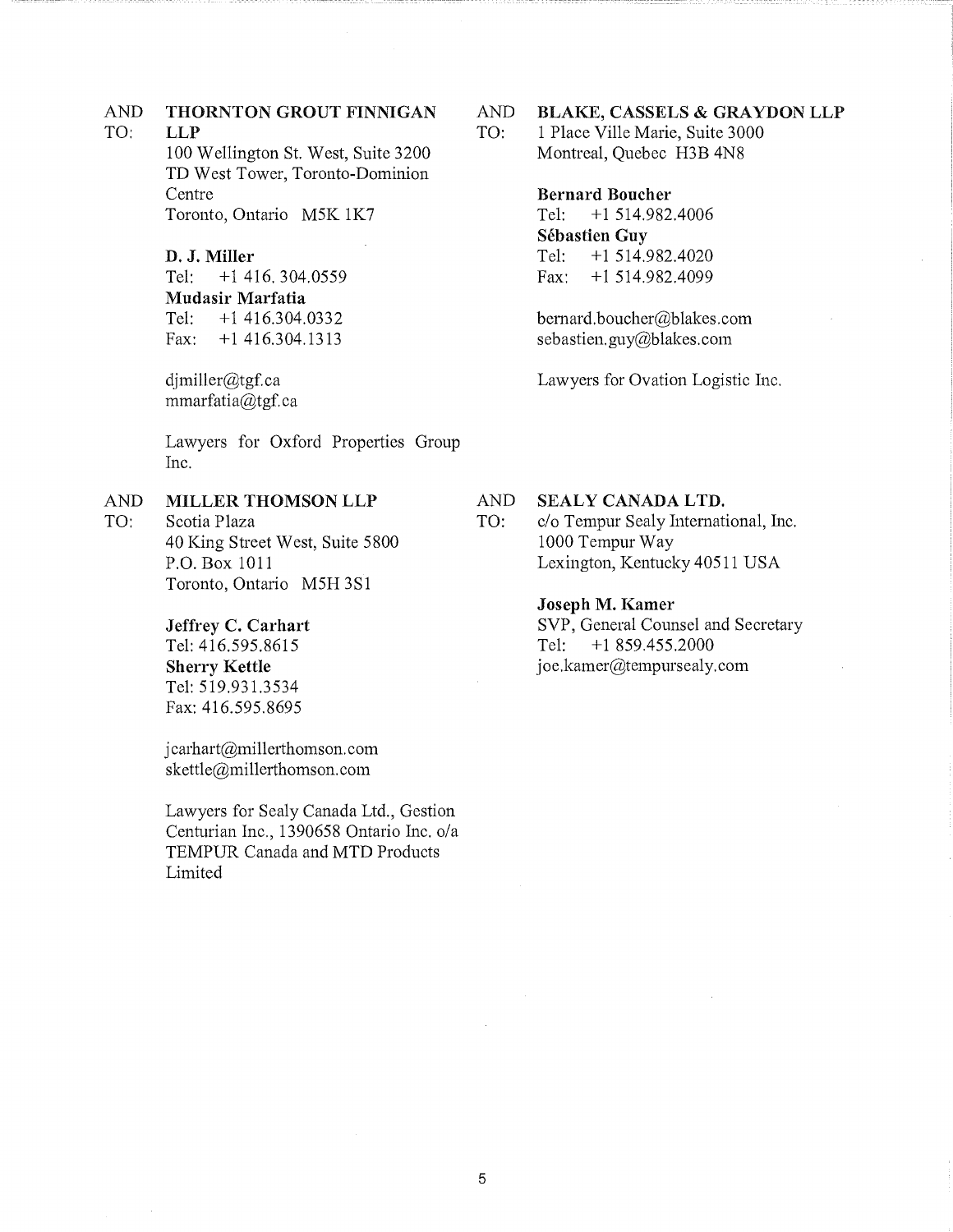### AND THORNTON GROUT FINNIGAN

TO:

LLP 100 Wellington St, West, Suite 3200 TD West Tower, Toronto-Dominion Centre Toronto, Ontario M5K 1K7

Leanne M. Williams Tel: +1416.304.0060 Puya Fesharaki Tel: +1416.304.7979 Fax: +1416.304.1313

lwilliams@tgf.ca pfesharaki@tgf.ca

Lawyers for Whirlpool Canada Inc.

#### AND BISHOP & MCKENZIE LLP

TO: Suite 2300, 10180 - 101 Street Edmonton, Alberta T5J 1V3

### Jerritt R. Pawlyk

Tel: +1 780.421.2477 JP awlyk@bmllp ca

Lawyers for Clifton Associates Ltd,

## AND BORDEN LADNER GERVAIS LLP

TO: 1000, rue De La Gauchetière Ouest, Bureau / Suite 900, Montréal, OC, H3B 5H4

## Francois D. Gagnon Tel: +1 514.954.2553 Eugénie Lefebvre Tel: +1 514.954.2502 Fax: +1514.954.1905

FGagnon@blg.com ELefebvre@blg.com

Lawyers for Bell Canada

## AND SHIBLEY RIGHTON LLP

TO: 250 University Avenue, Suite 700 Toronto, Ontario M5H 3E5

## Charles Simco

Tel: +1 416.214.5265 Fax:  $+1416.214.5465$ Isabelle Eckler Tel: +1 416.214.5269 Fax:  $+1416.214.5469$ 

charles.simco@shibleyrighton,corn isabelle.eckler@shibleyrighton.com

Lawyers for the Respondent, 152610 Canada Inc. carrying on business as Laurin and Company General Contractor

## AND CANADIAN DOWN & FEATHER

## TO: COMPANY INC.

135 St, Regis Crescent South Toronto, Ontario M3J 1Y6

## Ashwin Aggarwal

Tel: +1 416.532.3200 ashwin@canadiandownandfeather.com

### AND TO: SPORTS INDUSTRY CREDIT

ASSOCIATION

245 Victoria Ave., Suite 800 Westmount, Québec, H3Z 2M6

## Brian Dabarno

Tel: +1 514.931.5561 Fax: +1514.931.2896 brian@sica.ca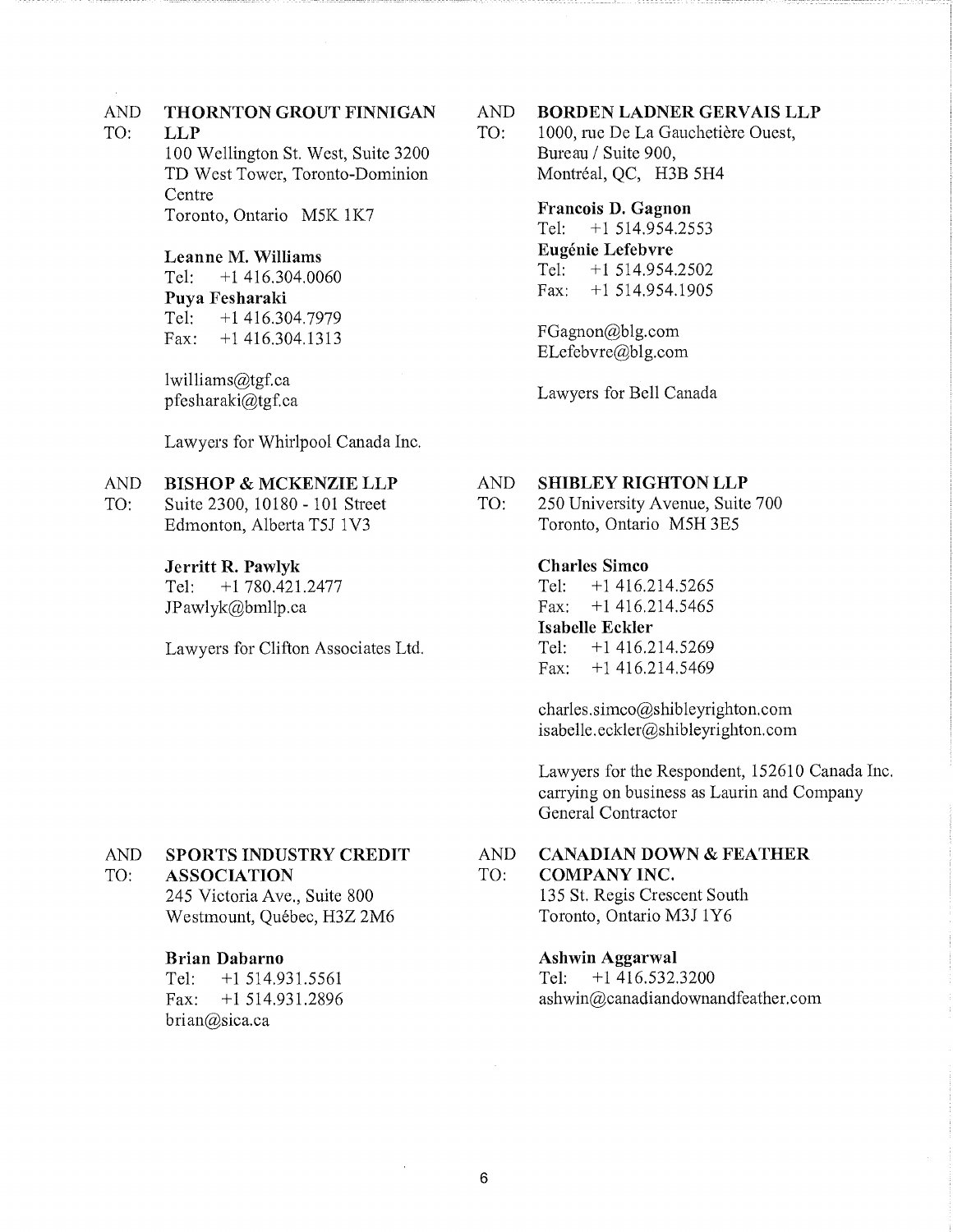#### AND FOGLER, RUBINOFF LLP

### TO: Lawyers

77 King Street West, TD Centre Suite 3000, North Tower Toronto, Ontario M5K 1 G8

## Martin R. Kaplan

Tel: +1 416.941.8822 Vern W. DaRe Tel: +1 416.864.8842 Fax: +1 416,941.8852

mkaplan@foglers.com vdare@foglers.com

Lawyers for Metroland Media Group Ltd. and 1540709 Ontario Limited (Gateway Mall — Prince Albert, SK)

#### AND MILLER THOMSON LLP

TO: 1000, rue De La Gauchetière Ouest, bureau 3700 Montréal, Québec H3B 4W5

### Nadia Guizani

Tel: +1514.871.5444 Fax: +1514.875.4308 nguizani@millerthomson.com

Lawyers for 9145-0767 Quebec Inc. (Owner of the shopping centre known as "Place du Saguenay") and 9145-0718 Quebec Inc. (Owner of the shopping centre known as "Centre Alma")

## AND MINDEN GROSS LLP

TO: 2200 - 145 King Street West Toronto, ON M5H 4G2

## Timothy R. Dunn

Tel: +1 416.369.4335 Fax: +1 416.864.9223 tdunn@mindengross.com

Lawyers for NADG (LPM) G.P. Ltd. and I.G. Investment Management, Ltd. (Lynden Park Mall - Brantford, Ontario), Partners REIT (Cornwall Square Mall — Cornwall, Ontario), Acrylic Fabricators Limited, Serruya Private Equity Inc. (Promenade Mall, Vaughan), Strathallen Acquisitions Inc. (1000 Islands Mall, Brockville, ON and Truro Mall, Truro, NS) and Natuzzi Americas Inc.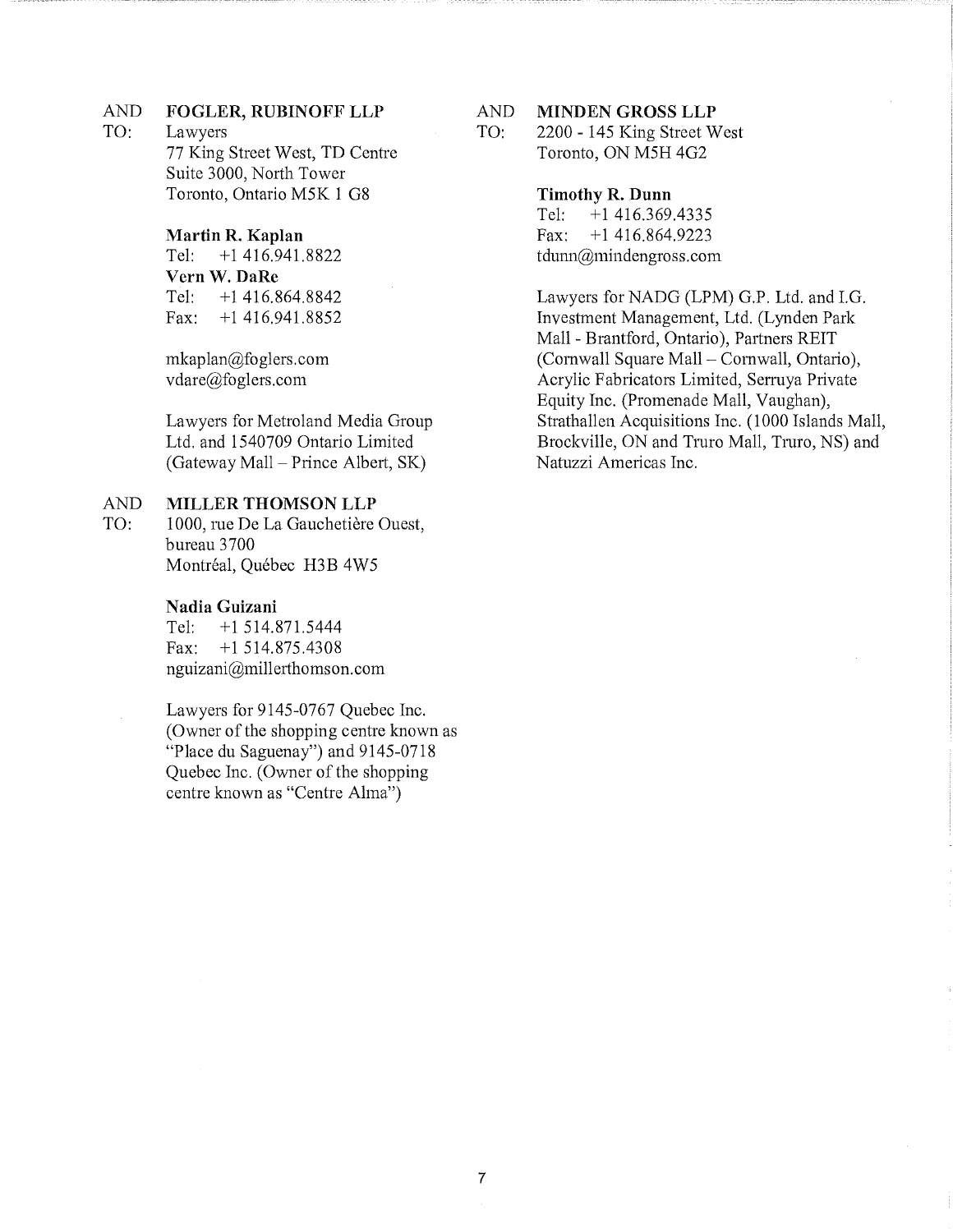AND MCLEAN & KERR LLP

TO 130 Adelaide Street West, Suite 2800 Toronto, Ontario M5H 3P5

> Walter R. Stevenson Tel: +1 416.369.6602 Linda Galessiere Tel: +1416.369.6609 Gustavo F. Camelino Tel: +1 416.369.6621 Fax:  $+1$  416.366.8571

wstevenson@mcleankerr.com lgalessiere@mcleankerr.com gcamelino@mcleankerr.com

Lawyers for the Respondents, 20 VIC Management Inc. on behalf of OPB Realty Inc., Ivanhoe Cambridge Inc., Morguard Investments Limited, Crombie REIT, Triovest Realty Advisors Inc, HOOPP Realty Inc. and Cominar Real Estate Investment Trust

## AND **CHAITONS LLP** AND

TO:  $5000$  Yonge Street,  $10^{th}$  Floor TO: Toronto, Ontario M2N 7E9

## Harvey Chaiton

Tel: +1 416.218.1129 Fax: +1 416.218.1849 George Benchetrit Tel: +1 416. 218.1141 Fax: +1416.218.1841

harvey@chaitons.com george@chaitons.com

Lawyers for TravelBrands

AND BLANEY MCMURTRY LLP

TO: 2 Queen Street East, Suite 1500 Toronto Ontario M5C 3G5

## John C. Wolf

Tel: +1 416. 593.2994 David T. Ullmann Tel: +1 416.596.4289 Fax: +1 416. 594.2437

jwolf@blaney.com dullmann@blaney.com

Lawyers for the Respondents, Bentall Kennedy (Canada) LP/ QuadReal Property Group, Primaris Management Inc. First Capital Asset Management ULC, Westcliff Management Ltd., BIM North Hill Inc. and Westpen North Hill LP

## MILLER THOMSON LLP

Scotia Plaza 40 King Street West, Suite 5800 P.O. Box 1011 Toronto, Ontario M5H 3S1

### Craig A. Mills

Tel: +1 416.595.8596 Fax:  $+1$  416.595.8695 cmills@millerthomson.com

Lawyers for Cherokee Inc. and Tamworth Properties Inc.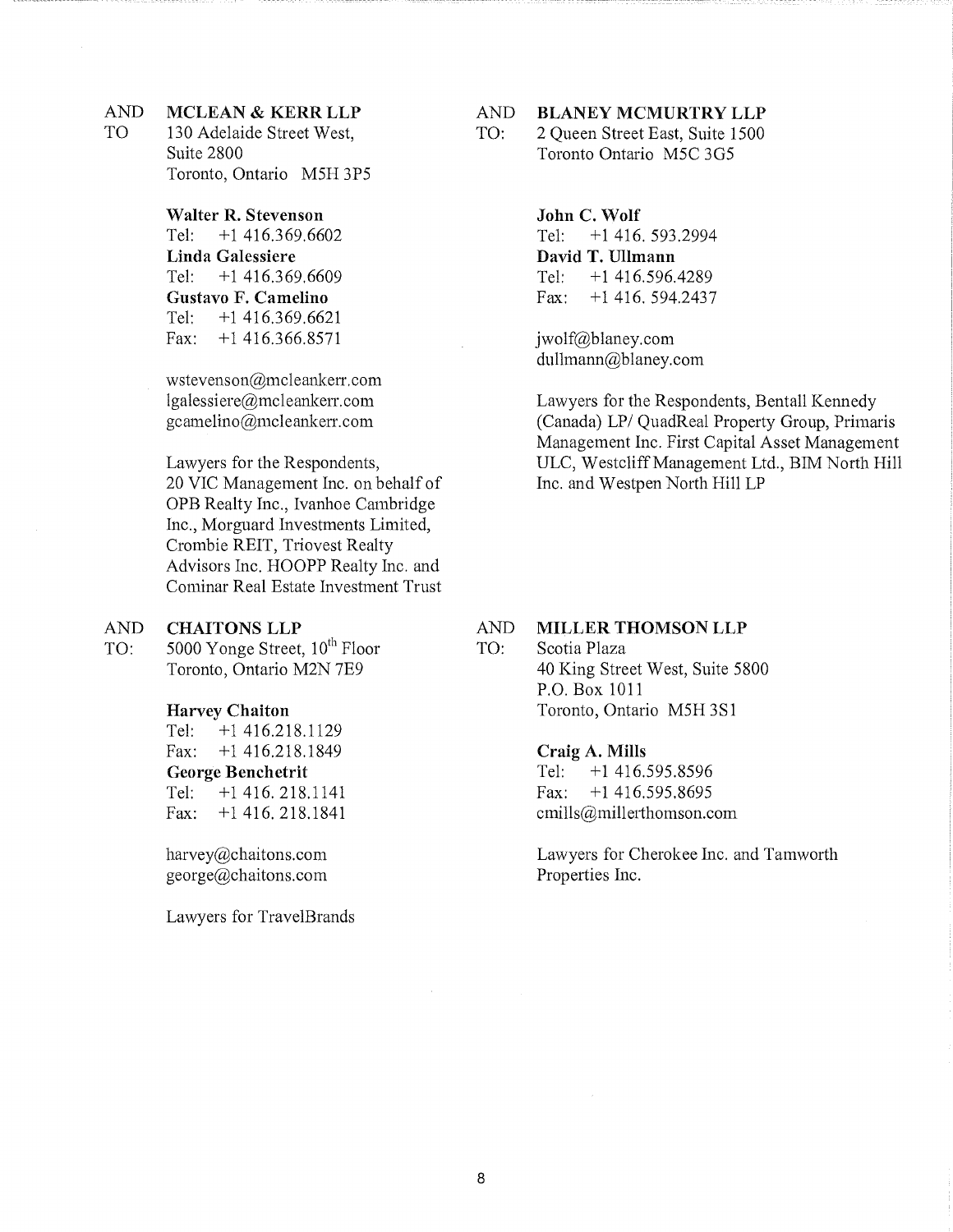## AND WEIRFOULDS LLP

TO: 4100 - 66 Wellington Street West PO Box 35, TD Bank Tower Toronto, Ontario M5K 1B7

## Lisa Borsook

Tel: +1 416,947.5003 Fax: +1 416.365.1876

lborsook@weirfoulds.com

Lawyers for RioCan Real Estate Investment Trust, Fiera Properties Core Fund LP and CT REIT Limited Partnership

## AND LAWSON LUNDELL LLP

TO: Suite 1600 Cathedral Place 925 West Georgia Street Vancouver, British Columbia V6C 3L2

Heather M.B. Ferris

Tel: +1 604.631.9145 Fax: +1 604.669.1620 hferris@lawsonlundell.com

Lawyers for 0862223 B.C. Ltd., Shape Brentwood Limited Partnership, Brentwood Town Centre Limited Partnership, 1854 Holdings Ltd., Shape Properties (Nanaimo) Corp., NNTC Equities Inc. and Catalyst Pulp and Paper Sales Inc.

AND REVENUE QUEBEC TO:

## Alain Casavant

Tel: +1 514. 415.5083 Alain,Casavant@revenuquebec.ca

#### AND DLA PIPER (CANADA) LLP

TO: Suite 6000, Box 367 1 First Canadian Place Toronto, ON M5X 1E2

## Edmond F.B. Lamek

Tel: +1 416.365.3444 Danny M. Nunes Tel: +1416.365.3421 Fax: +1 416.365.1876 edmond.lamek@dlapiper.com danny.nunes@dlapiper.com

Lawyers for RioCan Real Estate Investment Trust, Fiera Properties Core Fund LP and CT REIT Limited Partnership

#### AND TO: COMINAR REAL ESTATE INVESTMENT TRUST

Complexe Jules-Dallaire — T3 2820 boul. Laurier, bureau 850 Quebec QC G1V 0C1

## Andrée Lemay-Roux

Tel: +1 418.681.6300 ext. 2268 Fax: +1 418.681.2946 andree.lemayroux@cominar.com

## AND COWEN SPECIAL INVESTMENTS, LLC

TO: 830 Third Avenue, 4th Floor New York, NY 10022 USA

## Gail Rosenblum

Tel: +1 646.616.3082 Neil Desai Tel: +1 646.616.3079 gail.rosenblum@cowen.corn neil.desai@cowen.com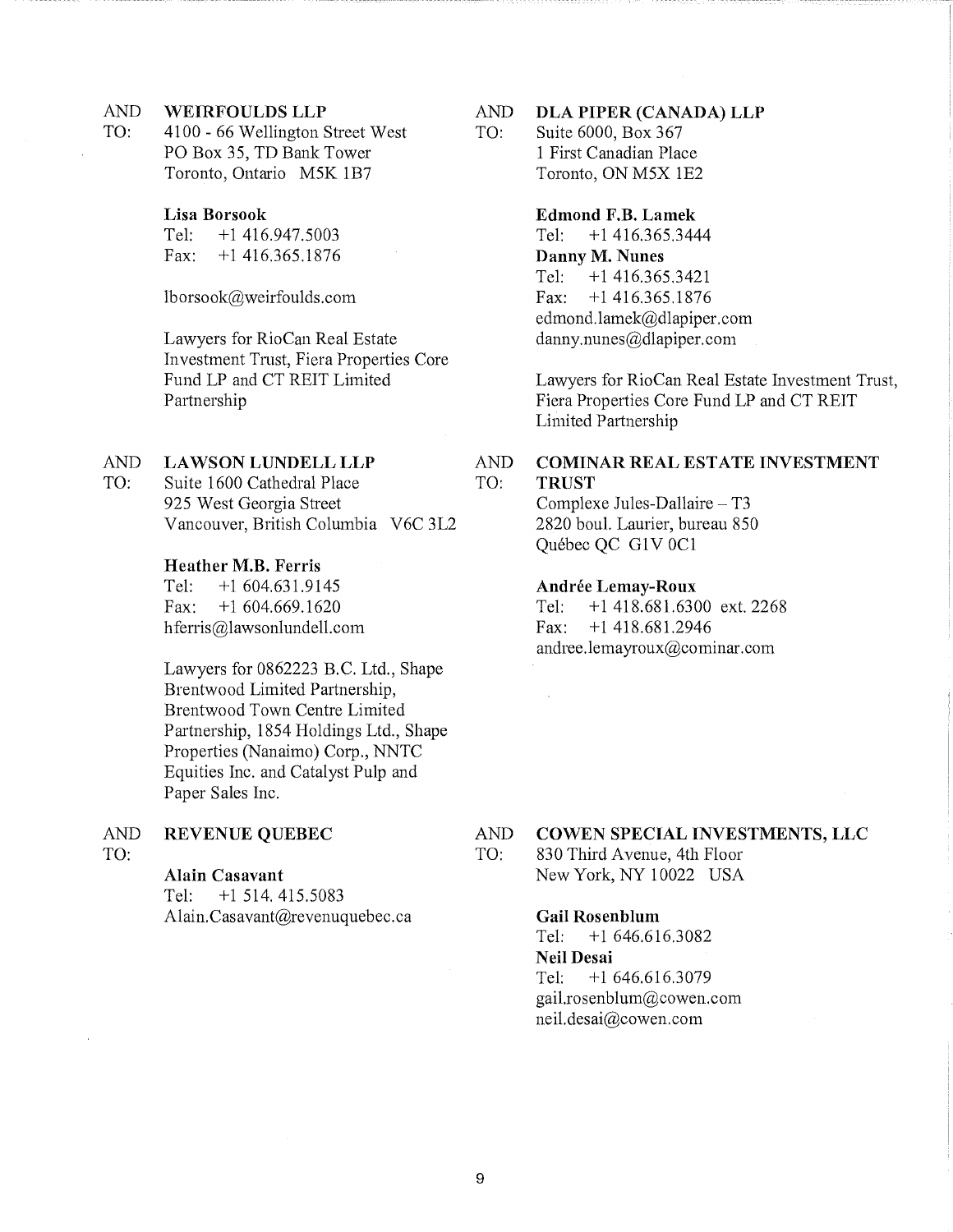## AND LAVERY, DE BILLY, L.L.P. AND

TO: 1, Place Ville Marie, Suite 4000 TO: Montreal (Quebec) H3B 4M4

## Jonathan Warin

Tel.: +1 514 878-5616 Fax: +1 514 871-8977 jwarin@lavery.ca

Lawyers for Dorel Juvenile Canada and Pacific Cycle / Dorel Distribution

### AND TO: SATPANTH CAPITAL, INC. d/b/a KING KOIL SLEEP PRODUCTS 5811 — 46th Street SE

Calgary, Alberta T2C 4Y5

## Alykhan Sunderji, Vice President

Tel: +1 403.279.1020 Fax:  $+1403.279.2343$ 

alykhans@pafgroup.com

## AND DELOITTE LLP

TO: Bay Adelaide Centre, East Tower 22 Adelaide Street West, Suite 200 Toronto, ON M5H 0A9

## Francesca Filippelli

Tel: +1 416. 601.6721 Fax: +1 416. 874.3804

ffilippelli@deloitte.ca

# AND TATA CONSULTANCY SERVICES AND Brandon M. Ament<br>TO: CANADA INC. TO: Barrister & Solicitor

400 University Avenue, Suite 2500 1801 –1 Yonge St Toronto, Ontario M5G 1S5 Toronto Ontario M5E 1W7

## Nagendra Krishnamoorthy Tel: +1 416.418.0889 Head of Legal Fax: +1.888.230.8772

## BEAUWARD SHOPPING CENTRES LTD

430 Arthur-Sauve Blvd., Suite 6010 Saint-Eustache, Quebec, J7R 6V7

> Nathalie Parent, Vice-President, Legal Affairs Tel. : +1 450.473.6831 Ext. 203 Richard Hamelin, Legal Counsel Tel. : +1 450. 473.683 Ext. 202

nparent@beauward.com rhamelin@beauward.corn

#### AND DENTONS CANADA LLP

TO: 1 Place Ville Marie, Suite 3900 Montréal, Québec H3K 1H9

### Martin Poulin

Tel: +1 514.787.5882 Anthony Rudman Tel: +1 514.673.7423 Fax: +1 514.866.2241

martin.poulin@dentons.com anthony.rudman@dentons.com

Lawyers for Konica Minolta Business

#### AND FIELD LLP

TO: 400, 444 — 7 Avenue S.W. Calgary AB T2P 0X8

### Douglas S. Nishimura

Tel: +1 403.260.8548 Fax: +1 403.264.7084 dnishimura@fieldlaw.com

Lawyer for Alaris Income Growth Fund Partnership

TO: CANADA INC. TO: Barrister & Solicitor

k,nagendra@tes.corn brandon@amentlegal.com

Lawyer for Traugott Building Contractors Inc.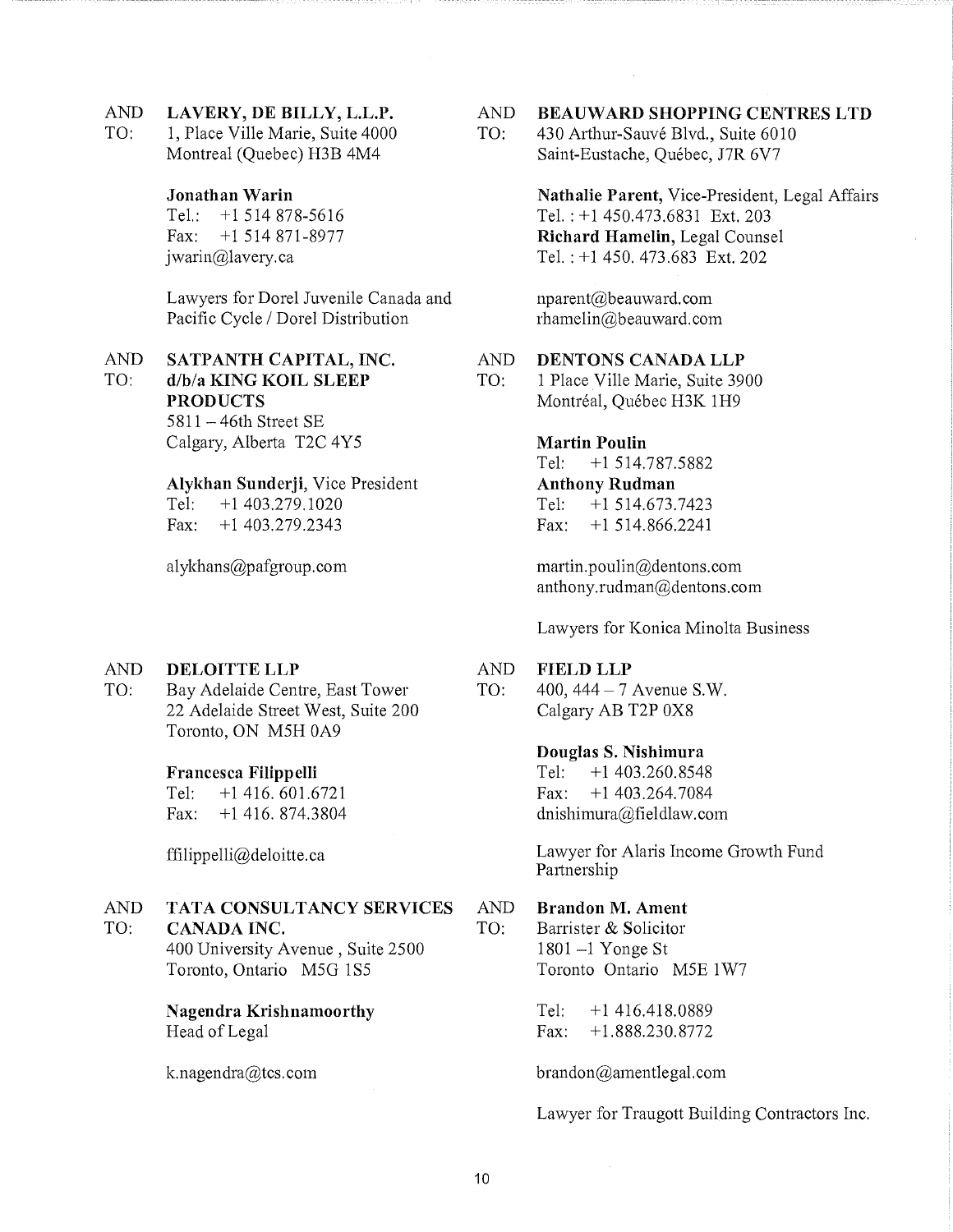#### AND BLANEY McMURTRY LLP

TO: Barristers and Solicitors Suite 1500 - 2 Queen Street East Toronto, Ontario M5C 3G5

## Lou Brzezinski

Tel: +1416.593.2952 Fax: +1416.594.5084 Alexandra Teodorescu Tel: +1 416. 596.4279 Fax: +1 416. 593.5437

lbrzezinski@blaney.corn ateodorescu@blaney.corn

Lawyers for Far East Watchcases Ltd. and H.G. International, a Division of 1157472 Ontario Ltd

#### AND CORRE PARTNERS

TO: MANAGEMENT LLC

1370 Avenue of the Americas, 29th Floor New York, New York 10019 U.S.A.

## Stephen Lam Tel: +1646.863.7157 Fax:  $+1,646,863,7161$

steve.lam@correpartners.com

#### AND CT REAL ESTATE INVESTMENT

TRUST 2180 Yonge St.

TO:

Toronto, Ontario M4P 2V8

## Kimberley Graham

Vice President, General Counsel & Secretary Tel: +1 416.480.8225 Fax: +1 416.480.3216

kimberley.graham@ctreit.com

## AND SULLIVAN MAHONEY LLP

TO: 40 Queen Street, P.O. Box 1360 St. Catharines, Ontario L2B 6B1

## Peter A. Mahoney

Tel: +1 905.688.8490 Fax: +1905.688.5814

pamahoney@sullivan-mahoney,corn

Lawyers for Niagara Protective Flooring

## AND CAIN LAMARRE

TO: 855-3e Avenue, Suite 202 Val-d'Or, Quebec J9P 1T2

## Alexandre Tourangeau

Tel: +1 819.825.4153 Fax: +1 819.825.9769

alexandre.tourangeau@cicw,ca

Lawyers for 4047729 Canada Inc., and SLH Transport Inc.

## AND SPRINGS GLOBAL US, INC.

TO: (Parent of Springs Canada, Inc.) 205 North White Street Fort Mill, SC 29715 U.S.A.

> Delbridge E. Narron, General Counsel G. Alan McManus, SVP & Treasurer Tel: +1 803.547.3730 Fax: +1 803.547.3754

delbridge.narron@springs.com alan.mcmanus@springs.com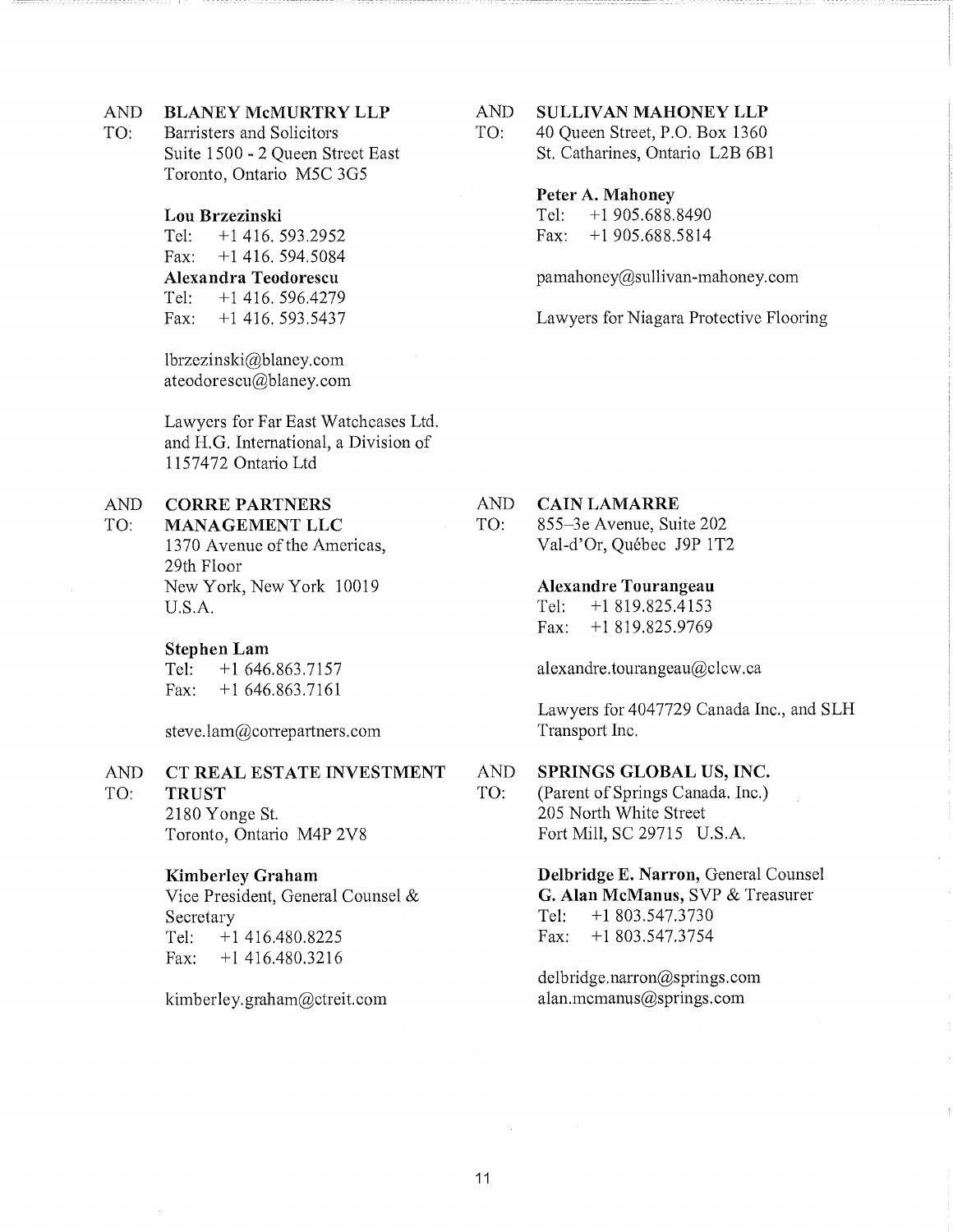TO: **PROFESSIONAL CORPORATION** TP: **LLP** 

Toronto, Ontario M5R 1B2 Toronto, Ontario M2N 6S6

## **Jeffrey Kaufman Philip Cho**

jeffkaufrnanlaw@gmail.com Tel: +1 416.218.5494

Lawyers for Nygard International Partnership pcho@krmc-law.com

### AND TO: **WEST EDMONTON MALL**

**PROPERTY INC.**  3000, 8882 170 Street Edmonton, Alberta T5T 4M2

> **John Colbert**  Tel: +1 780.444.8138 **Howard Anson**  Tel: +1 780.444.8115 **Theresa Paquette**  Tel: +1780.444.5245 **Louise Murphy**  Tel: +1 780.444.8131 Fax:  $+1$  780.444.5223

john.colbert@wem.ca howard.anson@wem.ca theresa.paquette@wem.ca louise.murphy@wem.ca

### AND TO: **DAVIES WARD PHILLIPS &**

**VINEBERG LLP** 

1501, ay. McGill College, Suite 2600 Montréal, Québec H3A 3N9

## **Jay A. Swartz**

Tel: +1 416.863.5520 **Denis Ferland**  Tel: +1 514.841.6423 Fax: +1 514.841.6499

jswartz@dwpv.com dferland@dwpv.com

Lawyers for Gordon Brothers Canada ULC and Merchant Retail Solutions ULC

AND **JEFFREY KAUFMAN LAW** AND **KRONIS, ROTSZTAIN, MARGLES, CAPPEL** 

15 Prince Arthur Ave., Suite 200 25 Sheppard Avenue West, Suite 1100

Fax: +1 416.225.6751

Lawyers for Michael Scharff

## AND **MCKENZIE LAKE LAWYERS LLP**

TO: 140 Fullarton Street, Suite 1800 London, Ontario N6A 5P2

> **Michael J. Peerless**  Tel: +1 519.667.2644 **Sabrina Lombardi**  Tel: +1 519.667.2645 **Emily Assini**  Tel: +1 519.672.5666 ext. 359 Fax: +1 519.672.2674

peerless@mckenzielake.corn Lombardi@mckenzielake.com assini@mckenzielake.com

Lawyers for the Creditor, Barry Patrick Kenny

## AND **DENTONS CANADA LLP**

TO: 77 King Street West, Suite **400**  Toronto-Dominion Centre Toronto, Ontario M5K 0A1

## **Kenneth Kraft**

Tel: +1 416.863.4374 Fax: +1 416.863.4592

kenneth.kraft@dentons.com

Lawyers for Chubb Insurance Company of Canada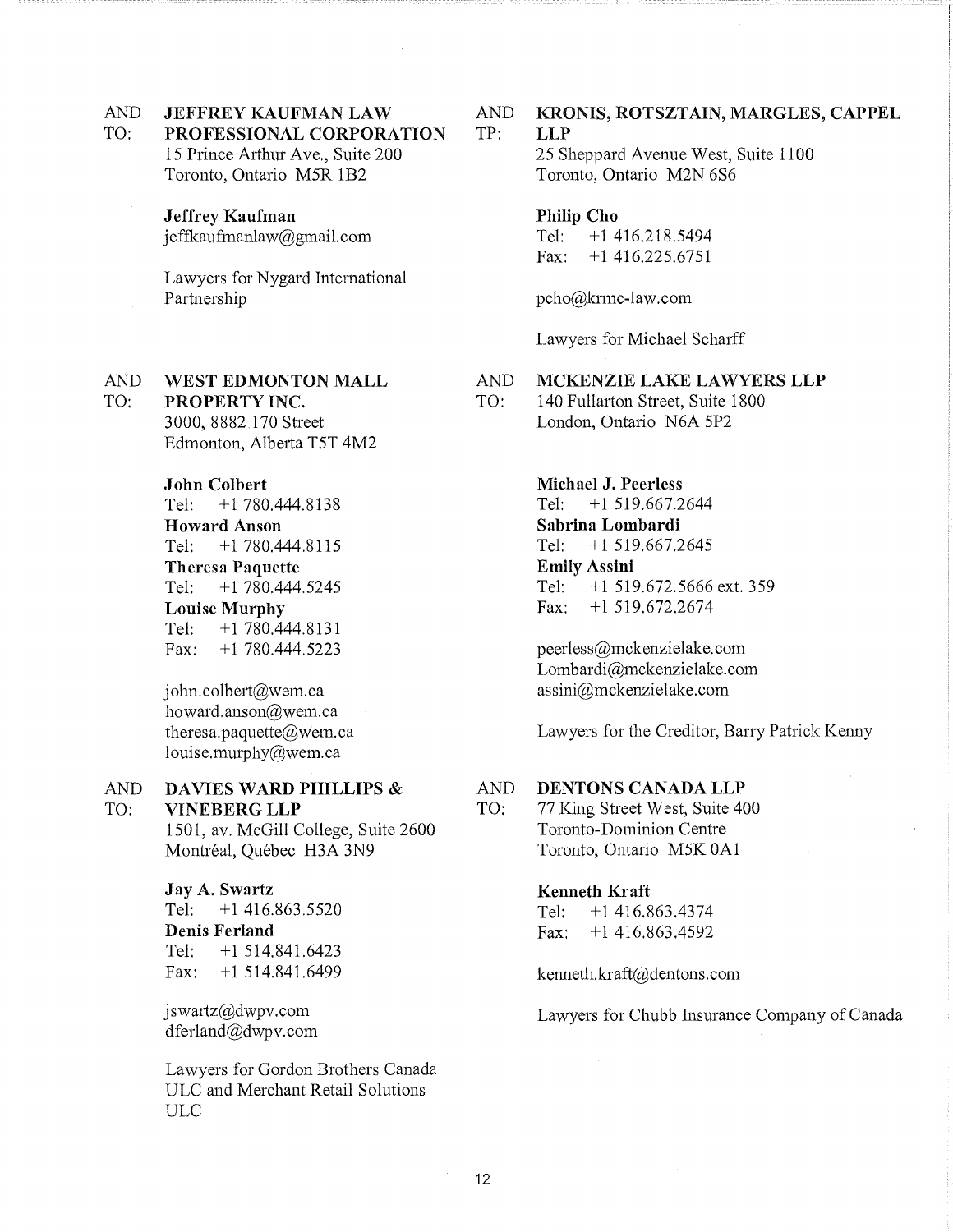## AND BORDEN LADNER GERVAIS LLP

TO: Bay Adelaide Centre, East Tower 22 Adelaide Street West Toronto, ON M5H 4E3

> Alex MacFarlane Tel: +1 416,367,6305 Bevan Brooksbank Tel: +1 416.367.6604 Rachael Belanger Tel: +1 416.367.6485 Fax: +1 416.367.6749

AMacfarlane@b1g.com BBrooksbank@b1g,com RBelanger@b1g.com

Lawyers for Sears Holdings Corporation, Sears Holdings Management Corporation, Sears, Roebuck and Co., Sears Holdings Global Sourcing Ltd., Kmart Corporation; Kmart Overseas Corporation; International Sourcing & Logistics Ltd., and Innovel Solutions, Inc.

TO: Bay Adelaide Centre, East Tower TO: LLP 22 Adelaide Street West 20 Wellington Street, P.O. Box 1510 Toronto, Ontario M5H 4E3 Brantford, ON N3T 5V6

## Graeme Hamilton Derek Sinko

Tel: +1 416.367.6746 Tel: +1 519. 759.6220 Fax: +1 416.367.6749 Fax: +1 519.759.8360

- AND MCMILLAN LLP
- TO: Brookfield Place 181 Bay Street, Suite 4400 Toronto ON M5J 2T3

Wael Rostom Tel: +1 416.865.7790 Brett Harrison Tel: +1416.865.7932 Tushara Weerasooriya Tel: +1 416.865,7890 Stephen Brown-Okruhlik Tel: +1416.865.7043 Fax: +1 416.865.7048

wael.rostom@mcmillan.ca brett.harrison@mcmillan.ca tushara.we eras ooriya@mcmillan.ca stephen.brown-kruhlik@mcmillan.ca

Lawyers for Mr. Edward S. Lampert, ESL Investments Inc., ESL Partners, L.P. and RBS Partners, L.P. (collectively, "ESL")

# AND BORDEN LADNER GERVAIS LLP AND WATEROUS HOLDEN AMEY HITCHON

GHamilton@blg.com dsinko@waterousholden.com

Lawyers for Teleflora LLC Lawyers for Greenspace Waste Solutions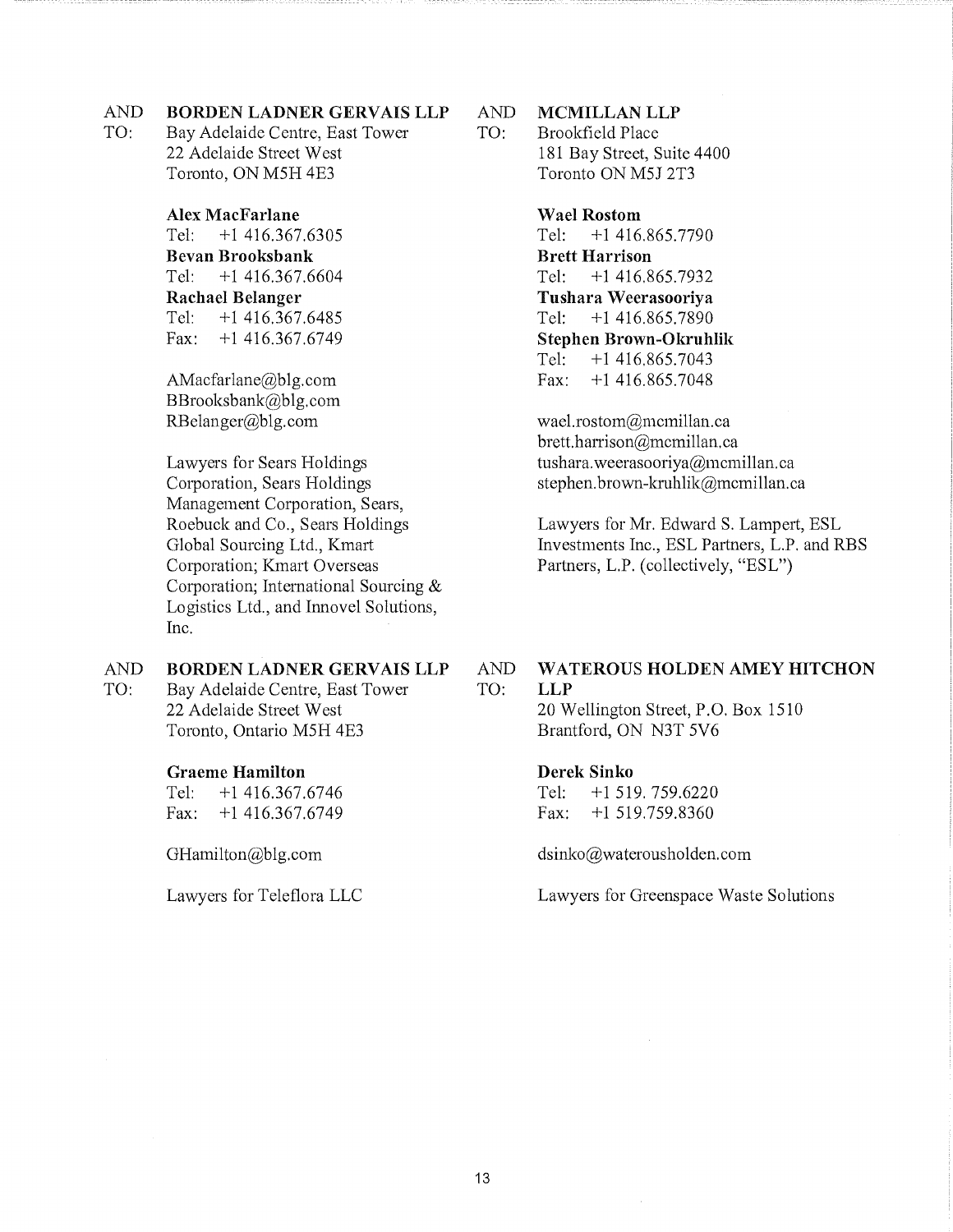## AND WASTE MANAGEMENT OF

## TO: CANADA CORPORATION

117 Wentworth Court Brampton, Ontario L6T 5L4

## Donald P. Wright

Tel: +1 905,595.3357 Fax: +1866.374.0955 dwright@wm.com

## AND GARDINER ROBERTS LLP

TO: Bay Adelaide Centre - East Tower 22 Adelaide Street West, Suite 3600 Toronto, Ontario M5H 4E3

## Chris Besant

Tel: +1416.865.4022 Tim Duncan Tel:  $+1416.865.6682$ Fax: +1 416.865.6636

cbesant@grllp.com tduncan@grllp.com

Lawyers for Promenade Limited Partnership

## AND CONTRARIAN CAPITAL MANAGEMENT

TO: 411 West Putnam Ave. Suite 425 Greenwich, CT 06830 U.S.A.

> Keith McCormack Kimberly Gianis

Tel: +1 203.862.8250 Fax: +1 203.629.1977

kmccormack@contrariancapital.com kgianis@contrariancapital.com

## AND BLANEY MCMURTRY LLP

TO: 2 Queen Street East, Suite 1500 Toronto, ON M5C 3G5

### Ralph Cuervo-Lorens

Tel: +1 416.593.3990 Fax:  $+1$  416.593.5437 Talia Gordner Tel: +1416.596.2892 Fax: +1 416.594.2443

rcuervolorens@blaney. corn TGordner@blaney.com

Lawyers for Direct Energy Marketing Limited

## AND SEAPORT GLOBAL HOLDINGS TO: LLC

360 Madison Avenue, 22nd Floor New York, NY 10017 U.S.A.

## Scott Friedberg

Tel: +1 212. 616.7728 SFriedberg@seaportglobal. corn

## AND SAMSONITE CANADA INC.

TO: P.O. Box 517 Stratford, Ontario N5A 6V1

### James B. Rego

Director of Customer Financial Services Tel: +1 508.851.1427

James.Rego@samsonite.com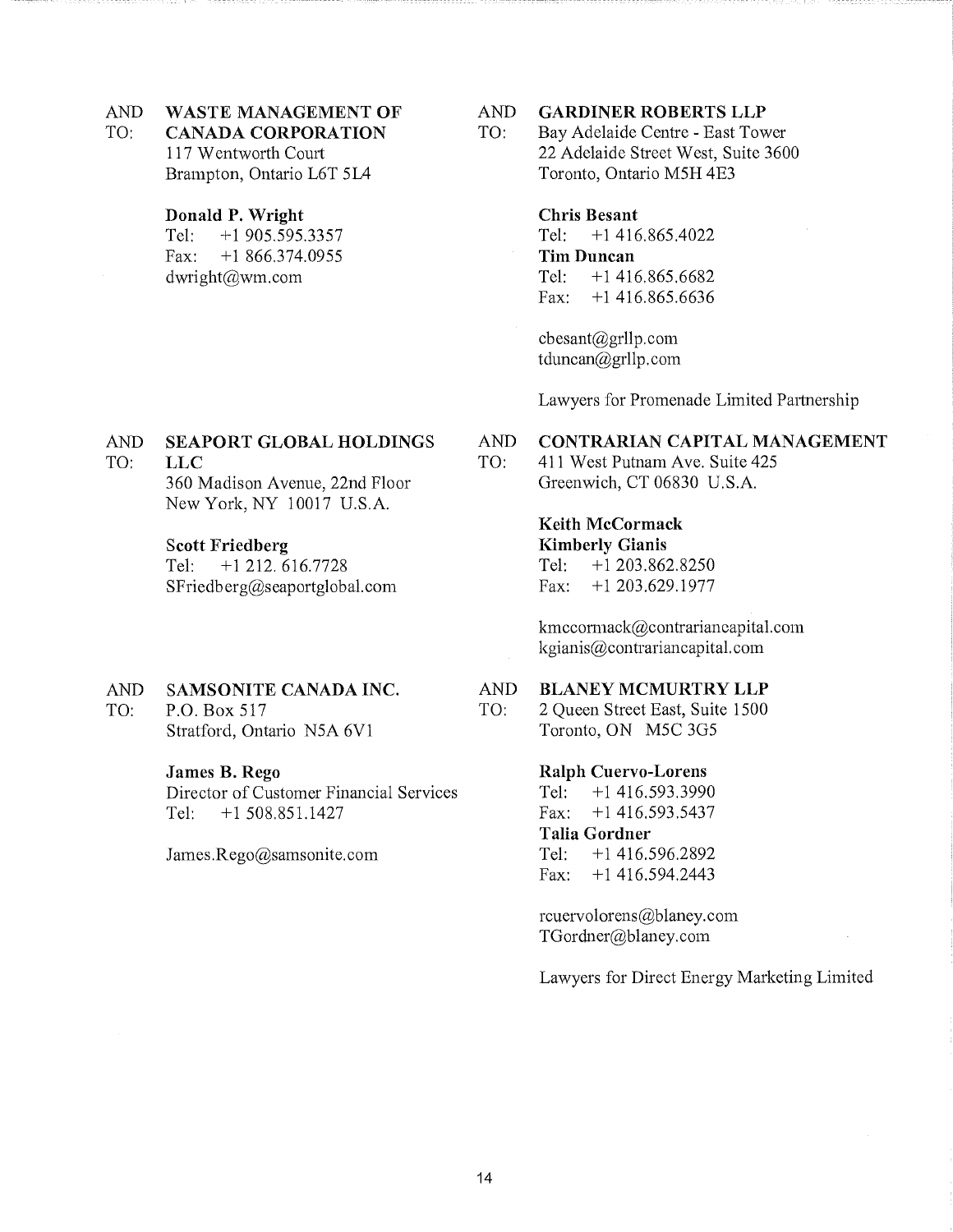#### AND UNIFOR

TO: Unifor Legal Department 205 Placer Court Toronto, Ontario M2H 3H9

## Anthony F. Dale

Tel: +1 416.495.3750 Fax: +1 416.495.3786

anthony.dale@unifor.org

Bargaining agent for employees at Sears Stores located at Fairview Mall, Oakville, Peterborough and Windsor

#### AND BATTISTON & ASSOCIATES

TO: Suite 202, 1013 Wilson Avenue Toronto, Ontario, M3K 1G1

## Harold Rosenberg

Tel: +1 416.630.7151 ext. 237 Fax: +1 416.630.7472

h.rosenberg@battistonlaw.com

Lawyers for Toronto Concrete Floors

## AND MAPLEROSE HOLDINGS AND TO: (CANADA) INC. TO:

Sushrat Mehan, Vice-President Tel: +1 647. 229.4000

Sushrat@MehanGroup. ca

Landlord of Sears London location (784 Wharncliffe Rd. S.)

## AND ARGO PARTNERS

TO: 12 West 37th Street, 9th Floor New York, NY 10018 U.S.A.

> Paul S. Berg paul@argopartners.net

### HAIN CAPITAL GROUP, LLC AND

Meadows Office Complex 301 Route 17 North Rutherford, NJ 07070 TO:

> Bryant Oberg Robert Koltai Amanda Rapoport Tel: +1 201.896.6100 Fax: +1 201.896.6102

boberg@haincapital.corn rkoltai@haincapital.com arapoport@haincapital.com

### BLAKE, CASSELS & GRAYDON LLP

199 Bay Street Suite 4000, Commerce Court West Toronto, Ontario M5L 1A9

### Line Rogers

Tel: +1 416.863,4168 Kelly Peters Tel: +1 416.863.4271 Fax: +1 416.863.2653

linc.rogers@blakes.com kelly.peters@blakes.com

Lawyers for the Respondent, Stanley Black & Decker, Inc.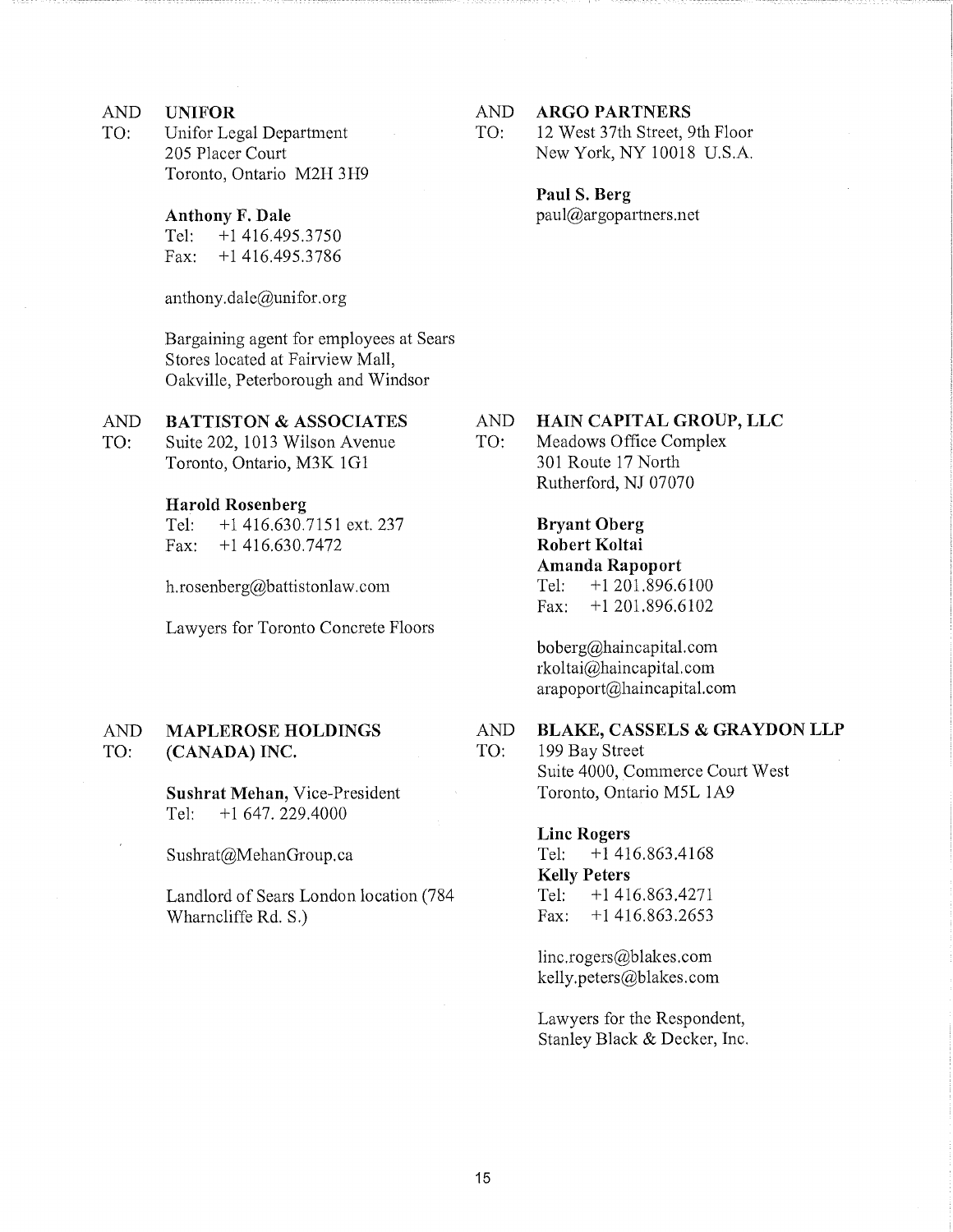## AND DENTONS CANADA LLP

TO: 77 King Street West, Suite 400 Toronto-Dominion Centre Toronto, Ontario M6K OA1

## Sara-Ann Van Allen

Tel: +1416.863.4402 Fax: +1 416.863.4592 sara.vanallen@dentons.com

Lawyers for SSH Bedding Canada Co,

## AND MADORIN, SNYDER LLP

TO: PO Box 1234 55 King Street West, 6th Floor Kitchener, Ontario N2G 4G9

## Edward J. (Ted) Dryer

Tel: +1 519.744.4491 Fax:  $+1$  519.741.8060 edreyer@kw-law.com

Lawyers for B-N-E Contractors Inc.

## AND DENTONS CANADA LLP

TO: 77 King Street West, Suite 400 Toronto-Dominion Centre Toronto, Ontario M6K 0A1

### John Salmas

Tel: +1 416.863.4737 Vanja Ginic Tel:  $+1416.863.4373$ Fax:  $+1$  416.863.4592

john.salmas@dentons.com vanja.ginic@dentons.com

Lawyers for Bank of Montreal

## DAVIES WARD PHILLIPS & VINEBERG

S.E.N.C.R.L., s.r.1./LLP 1501 McGill College Avenue, 26th Floor Montréal, Québec H3A 3N9

## Christian Lachance

Tel: +1 514.841.6576 Fax: +1 514.841.6499 clachance@dwpv.com

Lawyers for I.E.I., Inc.

### AND BLAKE, CASSELS & GRAYDON LLP

TO: 199 Bay Street Suite 4000, Commerce Court West Toronto, Ontario M5L 1A9

## Aryo Shalviri

Tel: +1 416.863.2962 Fax:  $+1$  416.863.2653 aryo.shalviri@blakes.com

Lawyers for Dyson Canada Limited

#### AND RICKETTS HARRIS LLP

TO: 181 University Ave, Suite 800 Toronto, Ontario M5H 2X7

## Andrea Sanche

Tel: +1 416.642.4301 Fax: +1 647.260.2230 asanche@rickettsharris.com

Lawyers for One Step Up, Ltd., Kidz Concepts, LLC, Project 28 Clothing LLC, Assael Miller Clothing Company, LLC, Ikeddi Enterprises, Inc., and Children's Apparel Network, Ltd.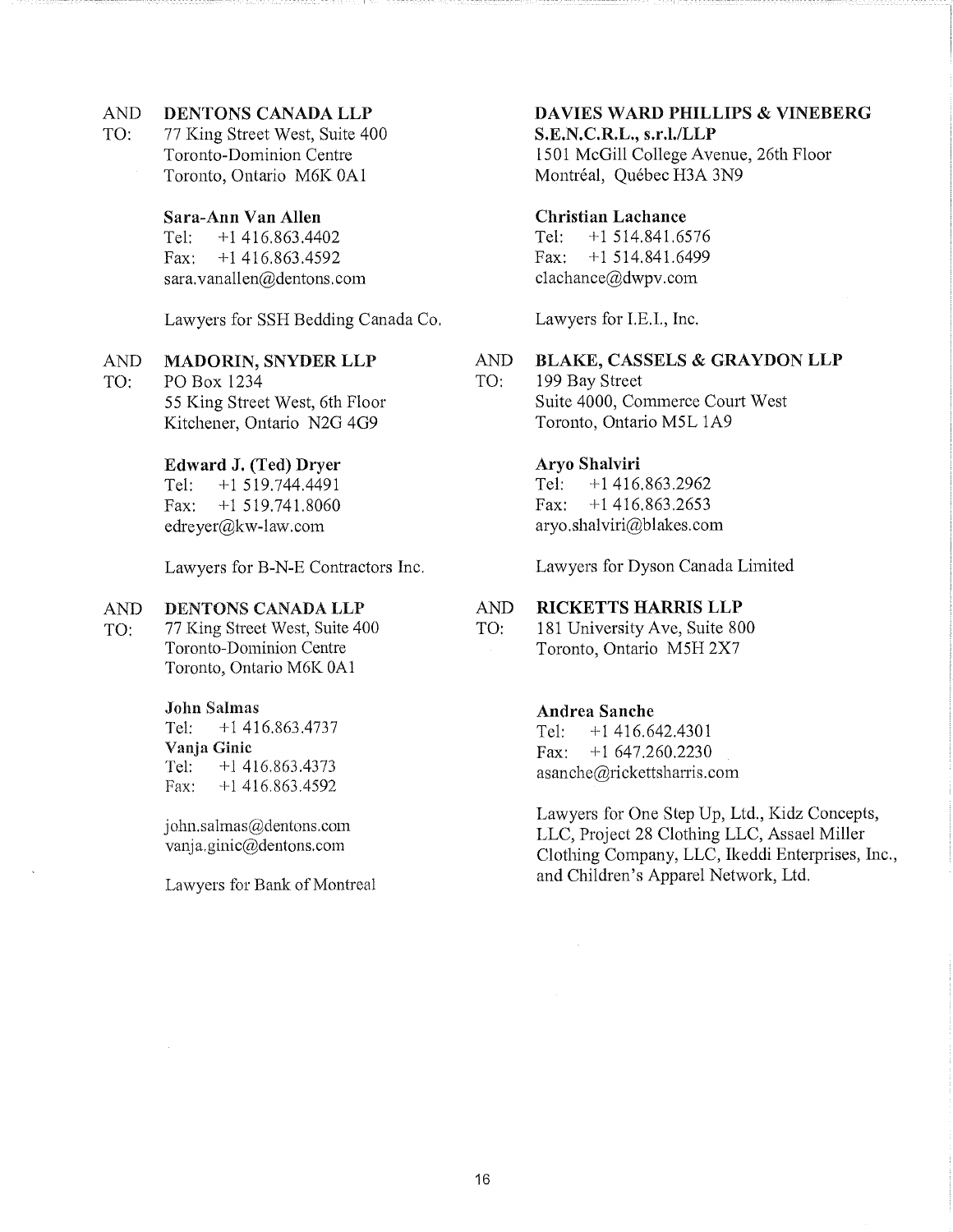## AND WILSON VUKELICH LLP

TO: 60 Columbia Way, Suite 710 Markham ON L3R 0C9

## Douglas D. Langley

Tel: +1 905.940.8711 Fax: +1 905.940.8785 dlangley@wvllp.ca

Lawyers for Element Fleet Management Inc.

## AND MILLER THOMSON LLP

TO: Pacific Centre, 400 725 Granville Street Vancouver, BC V7Y 1G5

## Gordon G. Plottel

Tel: +1 604,643.1245 Fax: +1 604.643.1200 gplottel@millerthomson.com

Lawyers for Make-up Designory

## AND SOTOS LLP

TO: 180 Dundas Street West, Suite 1200 Toronto, Ontario MSG 1Z8

## David Sterns Andy Seretis

Tel: +1 416. 977.0007 Fax: +1 416.977.0717

dsterns@sotosllp.com aseretis@sotosllp.com

Lawyers for 1291079 Ontario Limited

## AND SHIBLEY RIGHTON LLP

TO: 700 - 250 University Avenue Toronto, Ontario M5H 3E5

## Thomas McRae

Tel: +1 416.214.5206 Rachel Migicovsky Tel: +1 416.214.5204 Fax: +1 416.214.5400

thomas.mcrae@shibleyrighton.com rachel.migicovsky@shibleyrighton.com

Lawyers for the Respondent, Abbarch Architecture Inc.

## AND LERNERS LLP

TO: 130 Adelaide Street West, Suite 2400 Toronto, Ontario M5H 3P5

### Domenico Magisano

Tel: +1 416.601.4121 Fax: +1 416,601.4123

dmagisano@lemers.ca

Lawyers for the Respondent, Amskor Corporation

## AND LENOX CORPORATION

TO: 1414 Radcliffe Street Bristol, PA 19007, U.S.A.

## Robert 0. Cohen

robert cohen@lenox.com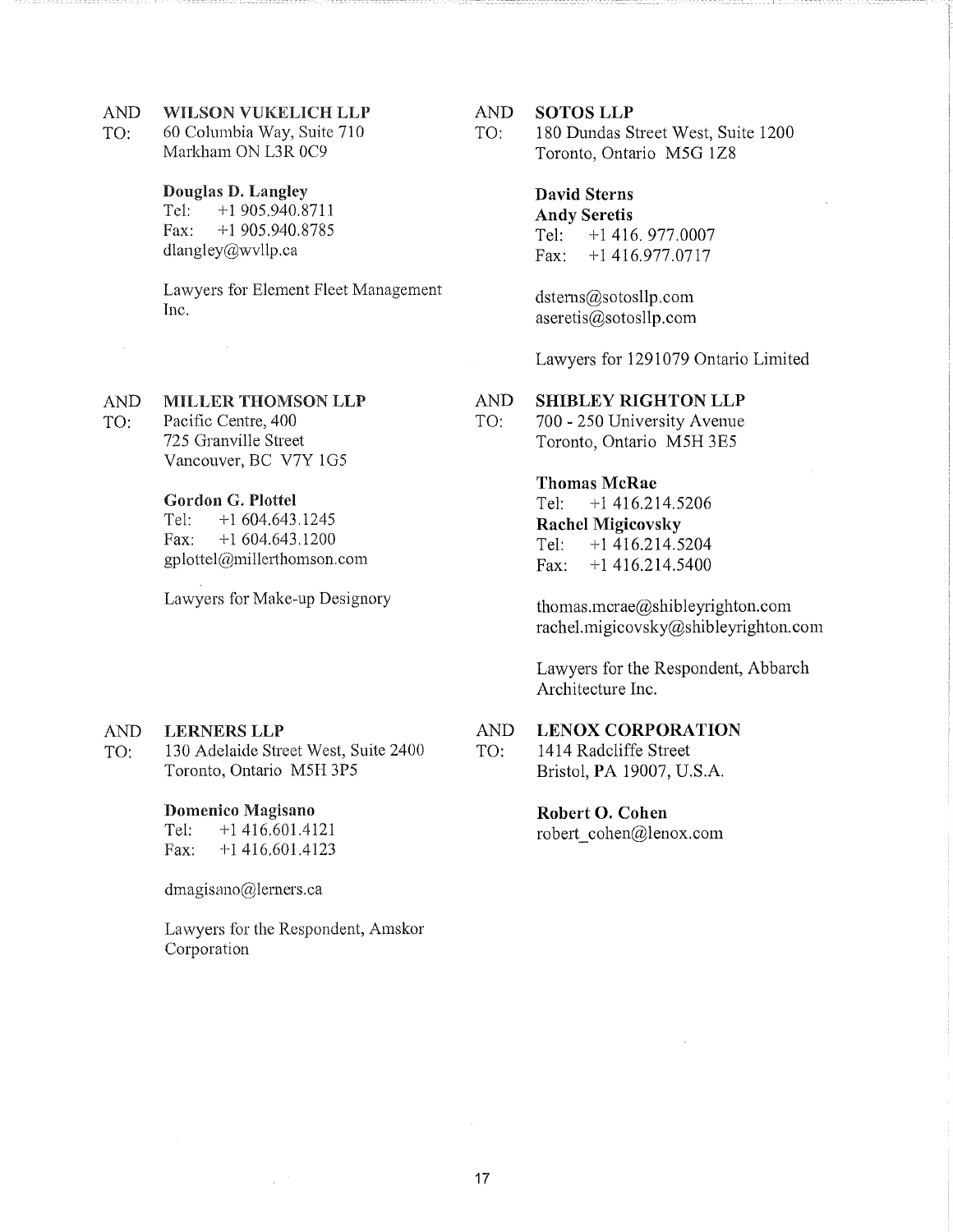#### TANNOR CAPITAL MANAGEMENT AND

#### LLC TO:

555 Theodore Fremd Avenue, Suite C-209 Rye, New York 10580 U.S.A.

Robert Tannor<br>Tel: +1 914.5 Tel: +1914.509.5000 rtannor@tannorpartners.com

### CENTERBRIDGE PARTNERS AND TO:

EUROPE, LLP 10 New Burlington Street London, W1S 3BE United Kingdom

### Tim Denair

Tel: +44 20 3214 1117 Fax: +44 7786 848 981 tdenari@centerbridge.com

## AND MICHELIN NORTH AMERICA,

### TO: INC.

One Parkway South Greenville, SC 29615 U.S.A.

### Leslie McCauley

leslie.mecauley@michelin.com

## AND NINA FOOTWEAR CORP.

TO: 200 Park Ave. South New York, NY 10003 U.S.A.

## Robert Lizzul

Tel: +1 646.884.6152 Fax: +1 212.246.6837 blizzul@ninashoes.com

#### AND MCLEAN & KERR LLP

TO: 130 Adelaide Street West, Suite 2800 Toronto, Ontario M5H 3P5

## Elaine M. Gray

Tel: +1 416.369.6627 Fax:  $+1$  416.366.8571 egray@mcleankerr.com

Lawyers for SCI Logistics Ltd.

#### AND AIG INSURANCE COMPANY OF CANADA

TO: c/o DIAMOND MCCARTHY LLP 489 Fifth Avenue,  $21<sup>st</sup>$  Floor New York, NY 10017 U.S.A.

## Adam L. Rosen

Tel: +1 212.430.5418 Fax: +1 212.430.5499 arosen@diamondmccarthy.com

#### AND COX AND PALMER

TO; Purdy's Wharf Tower I, 1100-1959 Upper Water Street P.O. Box 2380 Stn Central Halifax NS B3J 3N2

### John Boyle

Tel: +1 902.491.4137 Fax: +1 902.421.3130 jboyle@coxandpalmer.com

Lawyers for Linda Crawford

18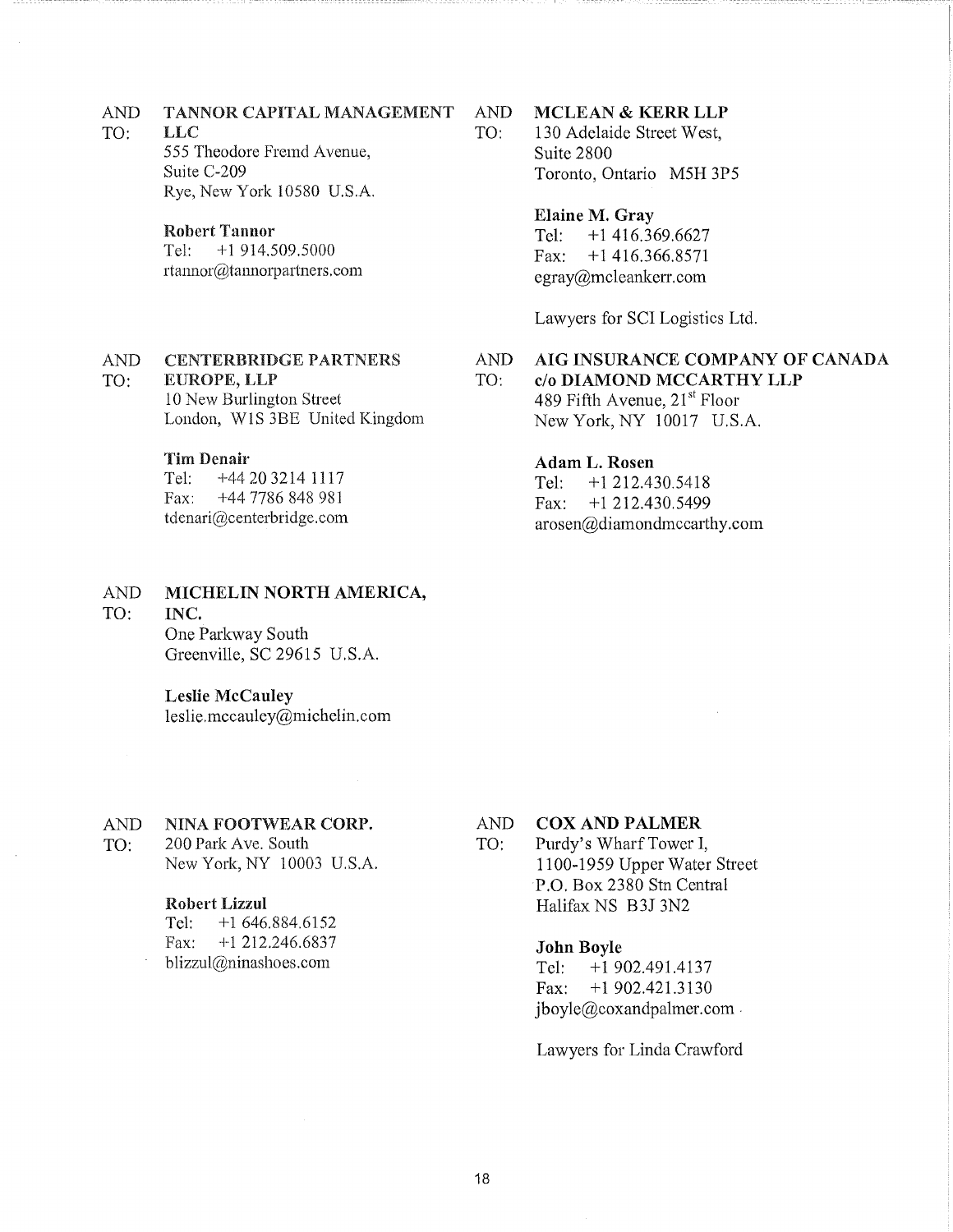## AND KOSKIE MINSKY LLP

TO: 20 Queen Street West, Suite 900, Box 52 Toronto, Ontario M5H 3R3

## Jeffrey A. Armel

Tel: +1 416.595.2069 Fax: +1 416.204.2826 jarmel@kmlaw.ca

Lawyers for the APM Construction Services Inc., 152610 Canada Inc. o/a Laurin Company, Traugott Building Contractors Inc., Décor Craft Inc. o/a Nelnor Construction and Rossclair Contractors Inc.

## AND SUN LIFE FINANCIAL CANADA TO: 1 York Street

Toronto, Ontario M5J 0B6

## Larry Swartz

Tel: +1 416,408.8972 larry,swartz@sunlife.com

## AND ROSENTHAL & ROSENTHAL, TO: INC.

1370 Broadway New York, NY 10018, U.S.A.

## Anthony DiTirro

Tel: +1 212.356.1464 Fax: +1 212.356.3464 TDiTirro@rosenthalinc.com

## AND TEPLITSKY, COLSON LLP

TO: 70 Bond Street, Suite 200 Toronto, Ontario M5B 1X3

## Ian Roher

Tel: +1416.865.5311 Eitan Kadouri Tel: +1 416.865.5325 Fax: +1 416.365.0695

iroher@teplitskycolson.com ekadouri@teplitskycolson.com

Lawyers for J.S. Fashion International Imports Ltd.

## AND FORTIS BC

TO: 4370 Still Creek Drive, Burnaby British Columbia V5C 6S4

## Cassidy Pedersen

Tel: +1 866.668.6624 collections.group@fortisbc.com

## AND BLAKE, CASSELS & GRAYDON LLP

TO: 1 Place Ville Marie, Suite 3000 Montréal QC H3B 4N8

### Sunny Handa

Tel: +1 514.982.4008 Fax: +1 514.982.4099 sunny.handa@blakes.com

Lawyers for Clear Destination Inc.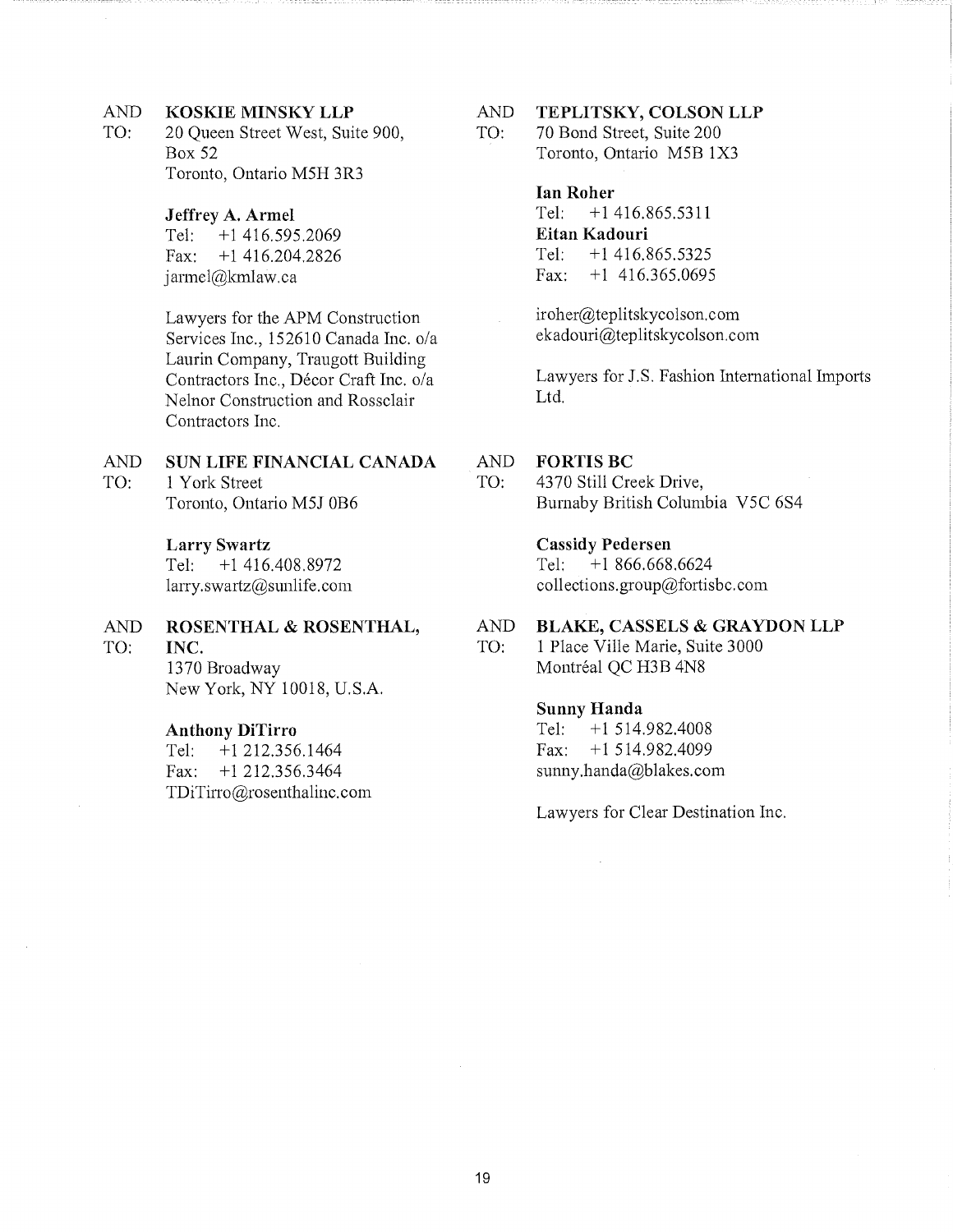Toronto, Ontario M5H 2T6

## Aubery E. Kauffman

Tel: +1 416,865.3538 Natasha De Cicco Tel: +1 416.868.7856 Fax: +1416.364.7813 akauffman@fasken.com ndecicco@fasken.com

Lawyers for Place Vertu Nominee Inc. / Fiduciaire Place Vertu Inc.

#### AND GOWLING WLG (Canada) LLP

TO: One Main Street West Hamilton, Ontario L8P 4Z5

## Louis A. Frapporti

Tel: +1 905,540.3262 Fax: +1 905.528.5833

louis.fiapporti@gowlingw1g.com

Lawyers for Guangdong Galanz Microwave Electrical Appliances Manufacturing Co,, Ltd., Shanghai Industries Group Ltd., Zhongshan Galanz Consumer Electric Appliances Co. Ltd., Grand Products Mfg Ltd., Fuzhou Minquan Arts & Crafts Co. Ltd., Fuzhou Home Broad Arts *&* Crafts Co., Ltd., Minhou Dacor Household Crafts Co., Ltd., Shanhai Sunwin Industry Group Co., Ltd., Movado Group Inc., Inlook Glass Craft Co., Ltd., Jason Furniture (Hangzhou) Co. Ltd., Huzhou Trimax International Sourcing Co., Ltd., Zheijang Weilaoda Industrial & Trading Co., Ltd., Zhejiang Shengli Plastic Co., Ltd., Taizhou Mocrystal Co., Ltd., Minhou Minxing Weaving Co., Ltd., Yikai Co., Limited, Stig Jiangsu Light & Textile Imp. & Exp. Co., Ltd. and China Export and Credit Insurance Corporation (Sinosure)

### AND McMAHON, MORRISON, WATTS

TO: Box 314, 4346 Colonel Talbot Road London, Ontario N6P 1P9

## J. Craig Morrison

Tel: +1519.652.8080 Fax: +1 519.652.2262 morrison@mmwlaw.ca

Lawyers for the International Brotherhood of Electrical Workers, Local 213, the bargaining agent for certain employees of Sears Canada Inc

## AND FASKEN MARTINEAU AND SORBARA, SCHUMACHER, MCCANN LLP

TO: DUMOULIN LLP TO: 31 Union Street East 333 Bay Street, Suite 2400 Waterloo ON N2J 1B8

## Greg Murdoch

Tel: +1 519.741.8010 ext. 223 Fax: +1519.576.1184 gmurdoch@sorbaralaw.corn

Lawyers for C3 Buildings and Infrastructure Inc.

AND INTERNATIONAL BROTHERHOOD OF

## TO: ELECTRICAL WORKERS, LOCAL 213 1424 Broadway Street

Port Coquitlam, British Columbia V3C 5W2

Christina Brock cbrock@ibew213.org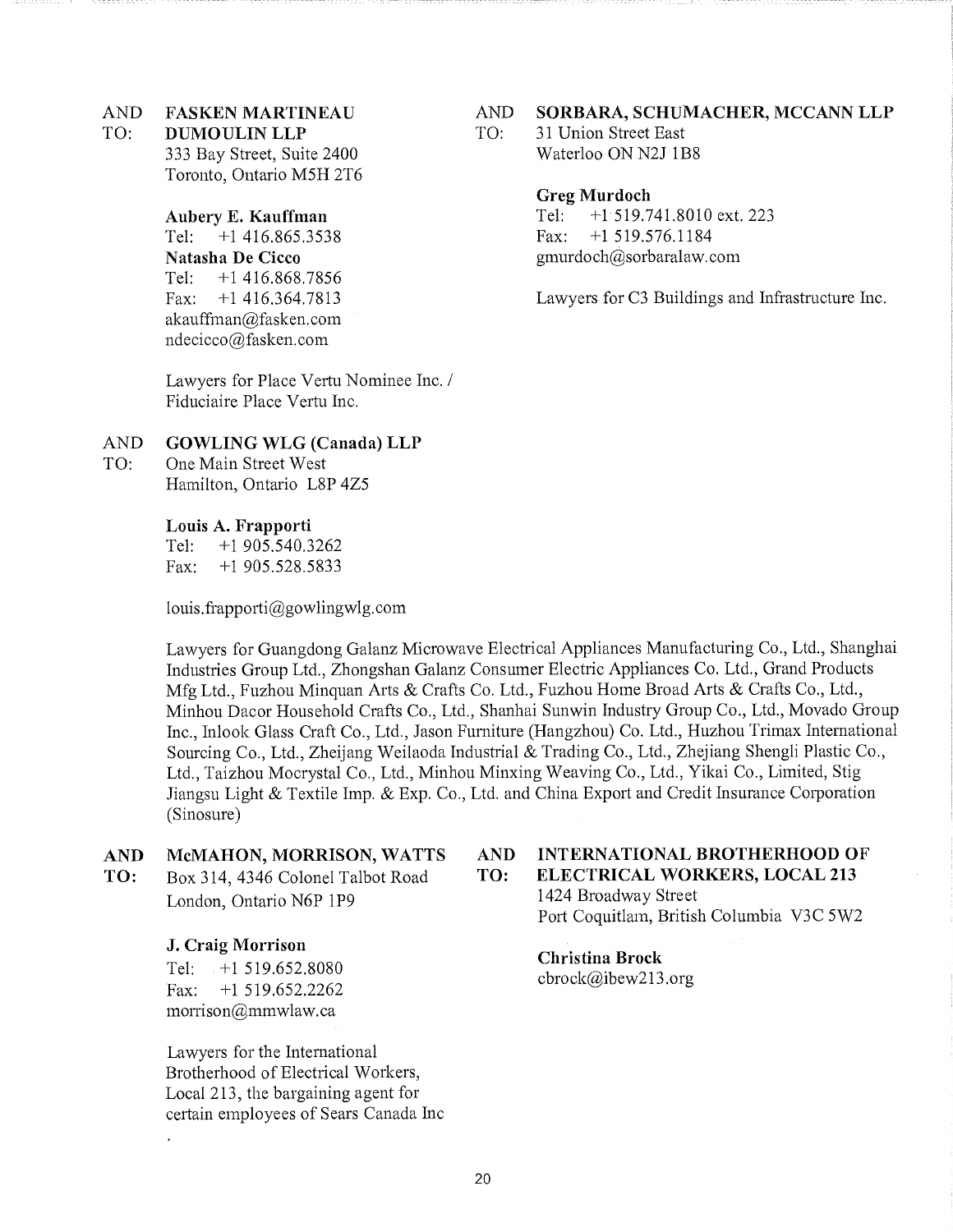## AND LOOPSTRA NIXON LLP

TO: 135 Queens Plate Drive, Suite 600 Toronto, Ontario M9W 6V7

## R. Graham Phoenix

Tel: +1 416.746.4776 Fax:  $+1$  416.746.8319 gphoenix@loonix.corn

Lawyers for the CRG Financial Inc.

### AND DENTONS CANADA LLP

TO: 1 Place Ville Marie, Suite 3900 Montréal, Québec H3K 1H9

## Roger P. Simard

Tel: +1514.878.5834 Fax: +1 514.866.2241 roger.simard@dentons.com

Lawyers for Conciergerie Speico Inc.

## AND DE LAGE LANDEN FINANCIAL

TO: SERVICES CANADA INC. 3450 Superior Court, Unit 1 Oakville, ON, Canada L6L 0C4

### Marilyn Orr

Tel: +1905.901.6567 morr@leasedirect.com

## AND KMP LAW NORTH

TO: 505 — 333 3rd Avenue North Saskatoon SK S7K 2M2

### Wayne L. Pederson

Tel: +1306.652.8833 Fax:  $+1$  306.652.3333 wpederson@kmplaw.com

Lawyers for VIP Distributors Inc.

## AND THE LAW OFFICES OF TEDD S. LEVINE, TO: LLC

1305 Franklin Avenue, Suite 300 Garden City , NY 11530 USA

Tedd S. Levine, Esq. Tel: +1 516.294.6852 Fax: +1 516.294.4860 lawofficesofteddslevine@gmail.com

Lawyers for Tri-Coastal Design Group, Inc.

## AND LENCZNER SLAGHT ROYCE

TO: SMITH GRIFFIN LLP Suite 2600, 130 Adelaide Street West Toronto Ontario M5H 3P5

## Monique J. Jilesen

Tel: +1 416.865.2926 Fax:  $+1$  416.865.2851 Christopher Yung Tel: +1 416.865.2976 Fax: +1 416.865.3730

mjilesen@litigate.com cyung@litigate.com

Lawyers for the Middleby Corporation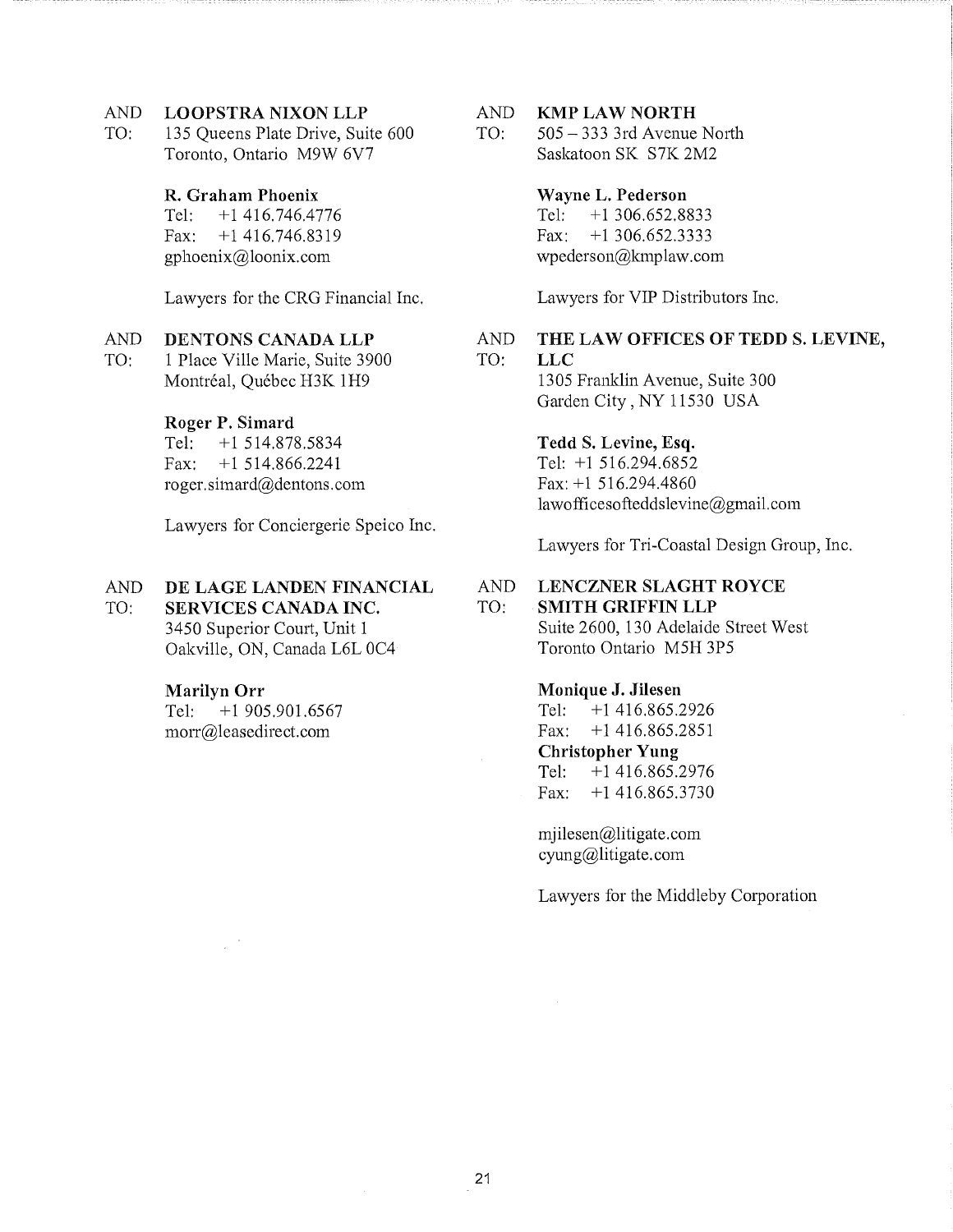## AND STIKEMAN ELLIOTT LLP

TO: 5300 Commerce Court West, 199 Bay Street, Toronto, Ontario M5L 1B9

## Samantha Horn

Tel: +1416.869.5636 Daniel S. Murdoch Tel: +1416.869.5529 Matthew Cameron Tel: +1 416.869.6841 Vlad A. Calina Tel: +1416.869.5202 Fax: +1416.947.0866

sghorn@stikeman.com dmurdoch@stikeman,com mcameron@stikeman, corn vcalina@stikeman.com

Lawyers for 2594282 Ontario Inc.

#### BEARD WINTER LLP AND

130 Adelaide St. West, 7th Floor Toronto, ON M5H 2K4 TO:

## Robert C. Harason

Tel: +1416.306.1707 Fax: +1 416.593.7760 rharason@beardwinter.com

Lawyers for APM Construction Services Inc.

#### JOHN P. MULLEN AND

Barrister & Solicitor 295 Matheson Boulevard East Mississauga, Ontario L4Z 1X8 TO:

> Fax: +1 905.501.8772 Fax: +1 416.226.0910 john@jmullen.law.ca bzinman@bellnet.ca

Lawyer for Sterling Concrete Sawing & Lawyer for Hanson+ Jung Architects Inc. Drilling Ltd,

#### AND MCLEAN & KERR LLP

TO: 130 Adelaide Street West, Suite 2800 Toronto, ON M5H 3P5

### Elaine M. Gray

Tel: +1 416.369.6627 Fax:  $+1$  416.366.8571 egray@mcleankerr.com

Lawyers for Daimler Truck Financial, a business unit of Mercedes-Benz Financial Services Canada Corporation

#### AND TORYS LLP

- TO: 79 Wellington Street West Suite 300, TD Centre Toronto, Ontario M5K 1N2
	- Adam M. Slavens Tel: +1 416.865,7333 Fax: +1 416.865.7380 aslavens@torys.corn

Lawyers for Canadian Tire Corporation, Limited

#### AND BRAM N.ZINMAN

TO: Barrister and Solicitor 4711 Yonge Street, Suite 200 Toronto, Ontario M2N6K8

Tel: +1 905,501.8778 Tel: +1 416.221.5919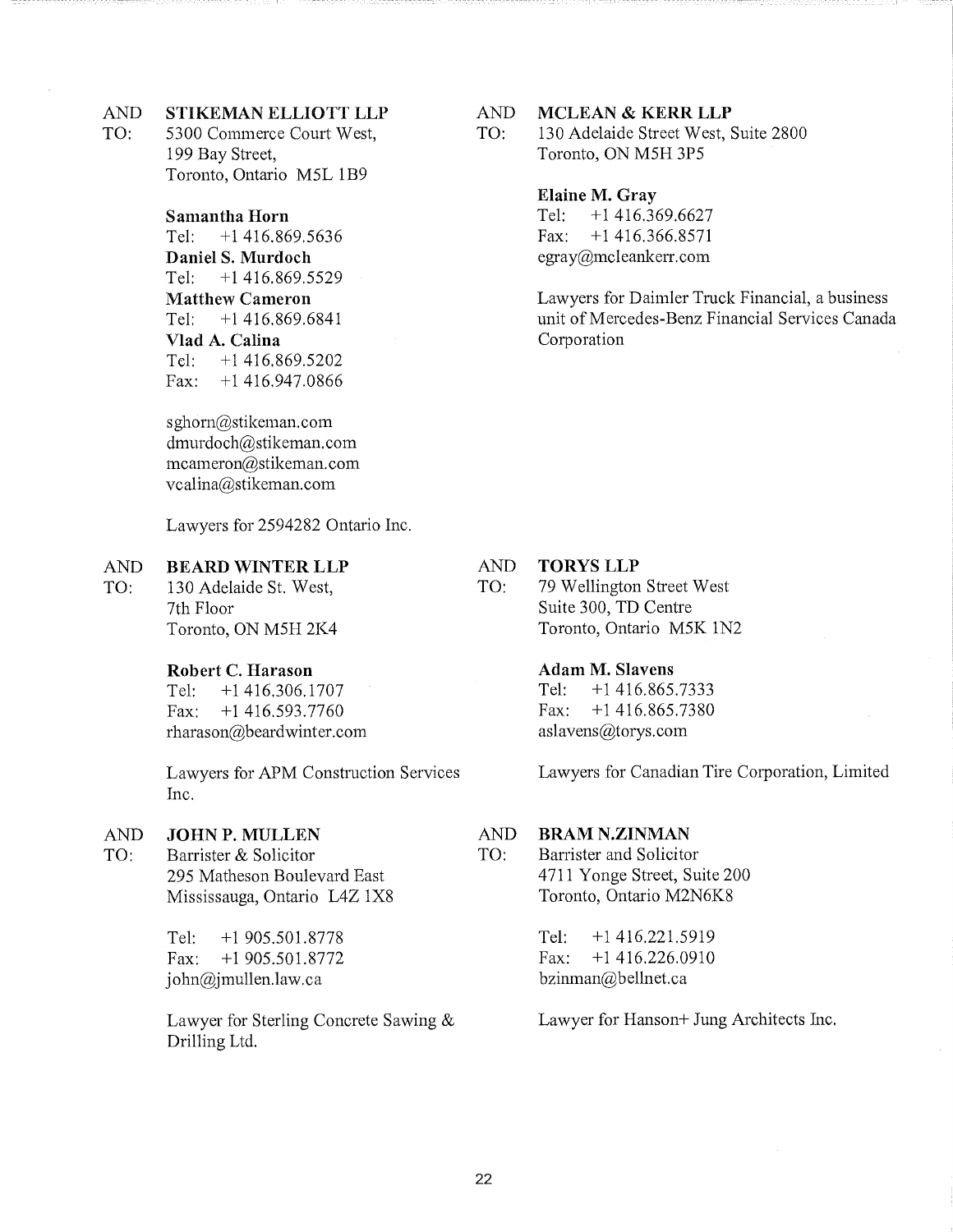## AND GROUPE ROSDEV

TO: 7077, avenue du Parc, bureau 600 Montréal, Québec H3N 1X7

## Paraskevi (Paris) Tsikis

Tel: +1 514.270.7000 ext. 263 Fax:  $+1$  514,270,6423 ptsikis@rosdev.com

Lawyers for 168593 Canada Inc.

## AND LANGLOIS LAWYERS, LLP

TO: 1250 René-Lévesque Blvd. West 20th Floor Montréal QC H3B 4W8

## Gabrielle Thibaudeau

Tel: +1 514.842.7804 Fax :  $+1$  514,845,6573 Gabrielle.Thibaudeau@langlois.ca

Lawyers for GWL Realty Advisors Inc., The Great West Life Assurance Company and The London Life Insurance Company, landlord of Corbeil Electrique Inc. At Mega-Centre Beauport

#### AND Thornton Grout Finnigan LLP

TO: Suite 3200, TD West Tower 100 Wellington Street West P.O. Box 329 Toronto-Dominion Centre Toronto, Ontario M5K

## John Porter

Tel: +1416.304.0778 Asim Iqbal Tel: +1416.304.0595 Fax: +1 416.304.1313

jporter@tgf.ca aiqbal@tgf.ca

Lawyers for Mattel, Inc.

## AND BROWN & JOSEPH, LTD.

TO: P.O. Box 59838 Schaumburg, IL 60159, U.S.A.

### Don Leviton

Tel: +1 .847,758.3000 ext. 221 Fax: +1 847.758.3020 dleviton@brownandjoseph.com

Lawyers for Shandong Intco Recycling Resources Co., Ltd. and China Export and Credit Insurance Corporation (Sinosure)

## AND BLAIR FRANKLIN CAPITAL PARTNERS TO: INC.

Bay Adelaide Centre, East Tower 22 Adelaide Street West, Suite 2430 Toronto, Ontario M5H 4E3

## Ian Vickers

Vice President – Mergers  $&$  Acquisitions Tel: +1 416.304.3970 ivickers@blairfranklin.com

### AND MCMILLAN LLP

TO: Brookfield Place 181 Bay Street, Suite 4400 Toronto, ON M5J 2T3

## Jeffrey Levine

Tel: +1 416.865.7791 Fax: +1 416.865.7048 jeffrey.levine@mcmillan.ca

Lawyers for Luxottica Retail Canada Inc.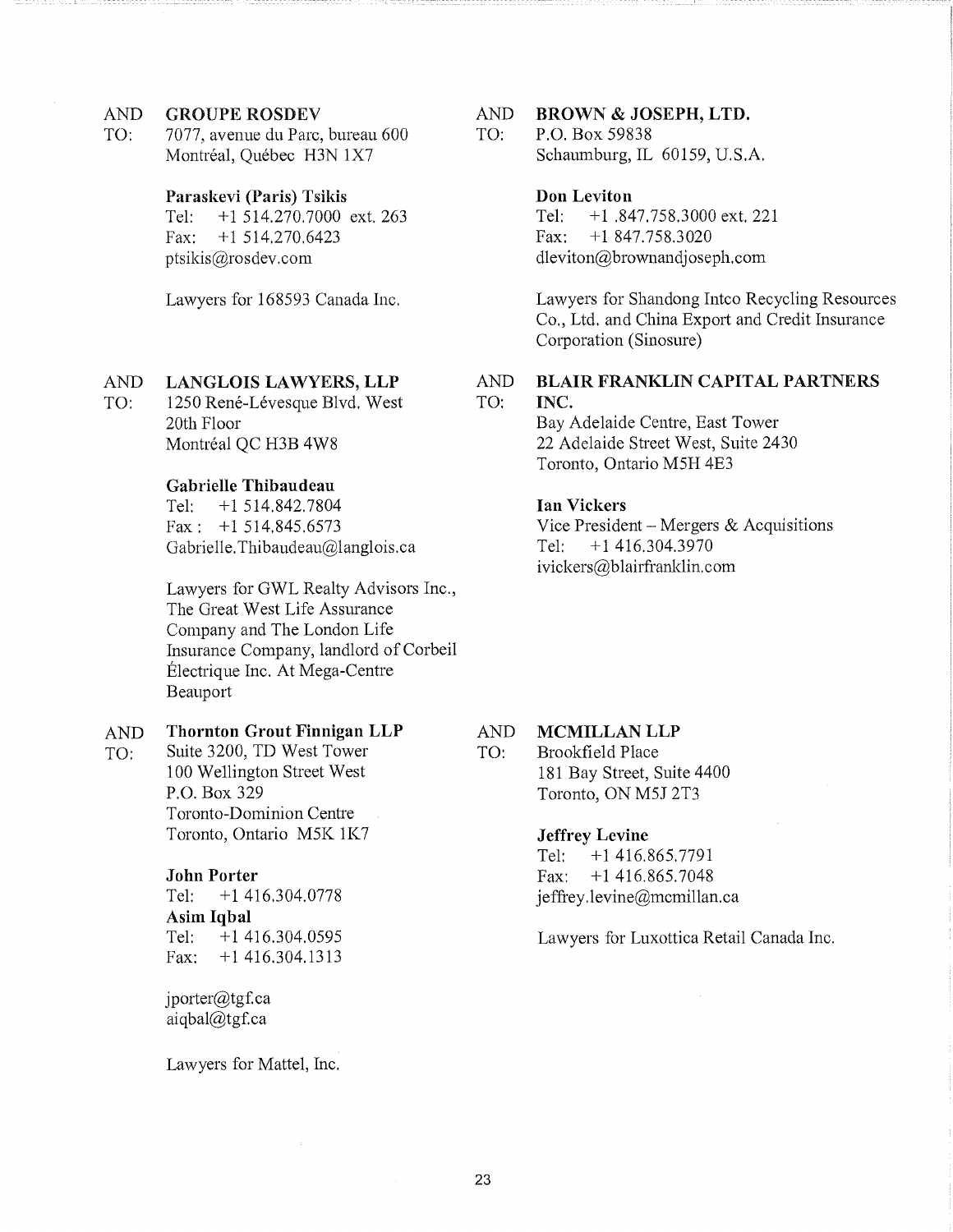#### ROSS BARRISTERS AND

### PROFESSIONAL CORPORATION 123 John Street Toronto ON M5V 2E2 TO:

### Mark A, Ross

Tel: +1416.593.7107 Sarah Walker<br>Tel:  $+1416$ . Tel: +1 416.572.4904 Fax: +1 416.551.8808

MRoss@rossbarristers.com SWalker@rossbarristers.com

Lawyers for Remington Properties Inc.

#### BLAKE, CASSELS & GRAYDON AND

LLP Suite 4000, Commerce Court West 199 Bay Street Toronto, Ontario M5L 1A9

### Kathryn M. Bush

TO:

Tel: +1 416.863.2633 Pamela L. J. Huff, Tel: +1 416.863.2958 Michael E. Barrack Tel:  $+1$  416,863,5280 Kiran Patel Tel: +1416.863.2205 Juliene Cawthorne-Hwang Tel: +1 416.863.4185 Fax:  $+1$  416,863,2653

kathryn.bush@blakes.com pamela.huff@blakes.com michael.barrack@blakes.com kirampatel@blakes.com juliene.cawthomehwang@blakes.com

Lawyers for Morneau Shepell Ltd., in its capacity as Administrator for the Sears Canada Inc. Registered Retirement Plan

## AND VERTLIEB & CO

## TO: Suite 16 - 988 Beach Avenue, Vancouver, BC, V6Z 2N9

Matthew G. Siren Tel: +1 604.674.7360 Fax:  $+1,604.674.7760$ matt@vertlaw.ca

Lawyers for Brent Anderson

### AND MORNEAU SHEPELL LTD.

TO: 895 Don Mills Road, Tower One, Suite 700 Toronto, Ontario M3C 1W3

> Hamish Dunlop Bethune Whiston Al Kiel John Hnatiw Tel: +1416.445.2700 Fax: +1 416.445.7989

hdunlop@morneaushepell.com bwhiston@morneaushepell.com akiel@morneaushepell.com jhnatiw@morneaushepell.com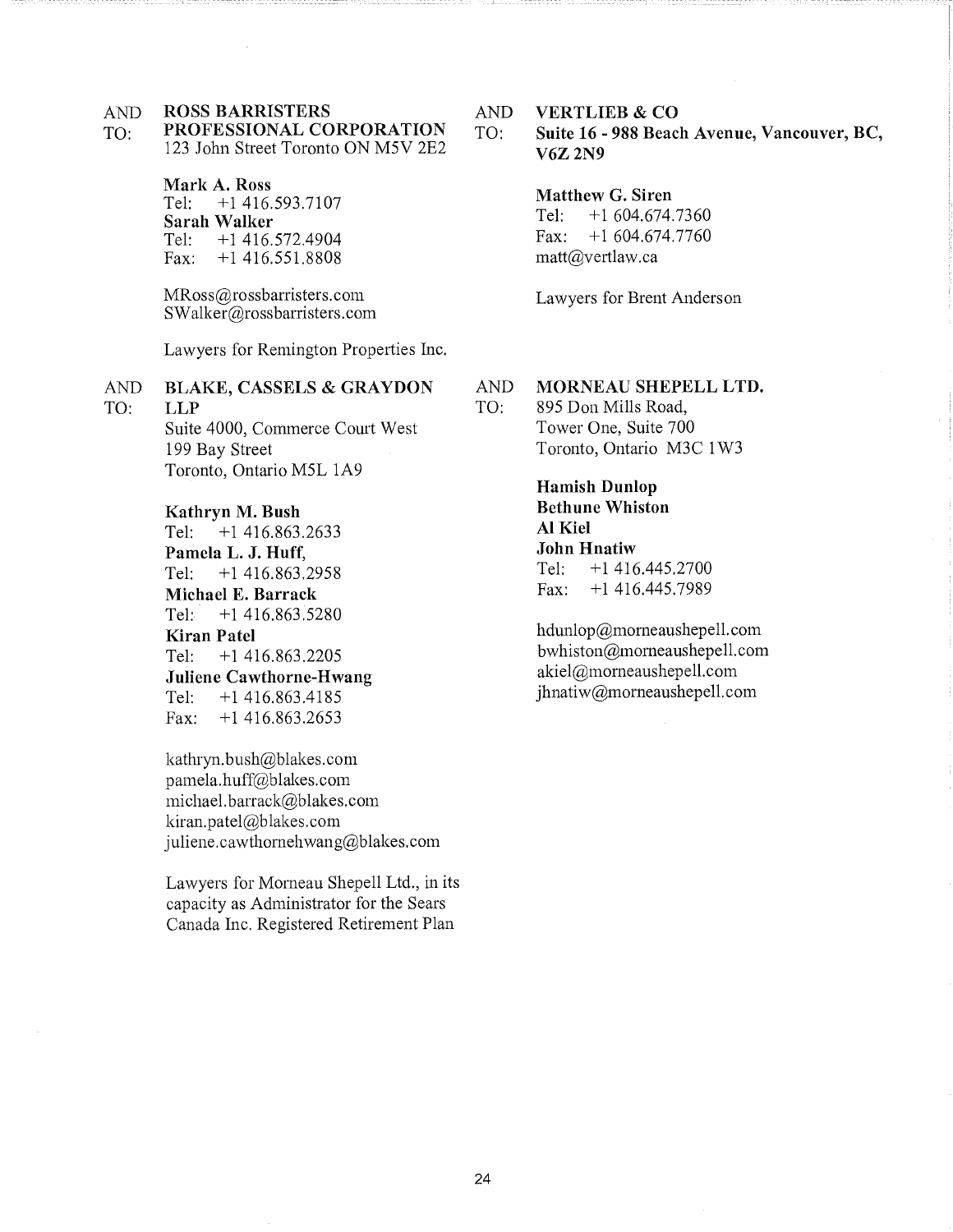## AND DAVIES WARD PHILLIPS &

## TO: VINEBERG LLP

155 Wellington Street West Toronto, ON M5V 3J7

## Natasha MacParland

Tel: +1 416,863.5567 Jesse Mighton Tel: +1 416.863.7572 Fax: +1 416.863.0871

nmacparland@dwpv.com jmighton@dwpv.com

Lawyers for Rogers Communications Inc.

## AND WARNER NORCROSS & JUDD

## TO: LLP

900 Fifth Third Centre 111 Lyon Street NW Grand Rapids, MI 49503-2487, U.S.A.

## Gordon J. Toering

Tel: +1 616.752.2185 Fax: +1 616.222.2185 gtoering@wnj.com

Lawyers for Wolverine World Wide, Inc.

## AND A.S.A.P. SECURED INC.

TO: c/o Dalton First Financial Inc. 8160 Parkhill Drive Milton, Ontario L9T 5V7

## Jack Tasse

Tel: +1800.313.9170 jtasse@daltonbrands.com

## AND VONWIN CAPITAL

TO: MANAGEMENT, LP 261 Fifth Avenue, 22" Floor New York, NY 10016 U.S.A.

### Dennis B. Comstock

Tel: +1 212.889.0418 dc@vonwincapital.com

## AND Dana Tomasi

TO: 85 Newstead Crescent Brampton, ON L6W 2A8

> Tel: +1 905.457.5075 rtomasi@sympatico.ca

## AND WOLVERINE WORLD WIDE INC. TO:

## Greg Sorrell

greg.sorrell@wwwinc.com

## AND LIND FURNITURE (CANADA) LTD.

TO: 461 Hanlan Rd Woodbridge, Ontario L4L 3T1

### Asha Patel

Tel: +1 905.850.3666 ext. 10 Fax: +1 905.850.4666 asha@lind-furniture.com

### AND ALBERTA ENVIRONMENT AND PARKS

## TO: Operations — South Saskatchewan Region  $2<sup>nd</sup>$  Floor, 2938 – 11 Street NE Calgary, Alberta T2E 7L7

### Dave Gower

Tel: +1 403.297.7605 Fax: +1 403.297.2749 dave.gower@gov ,ab.ca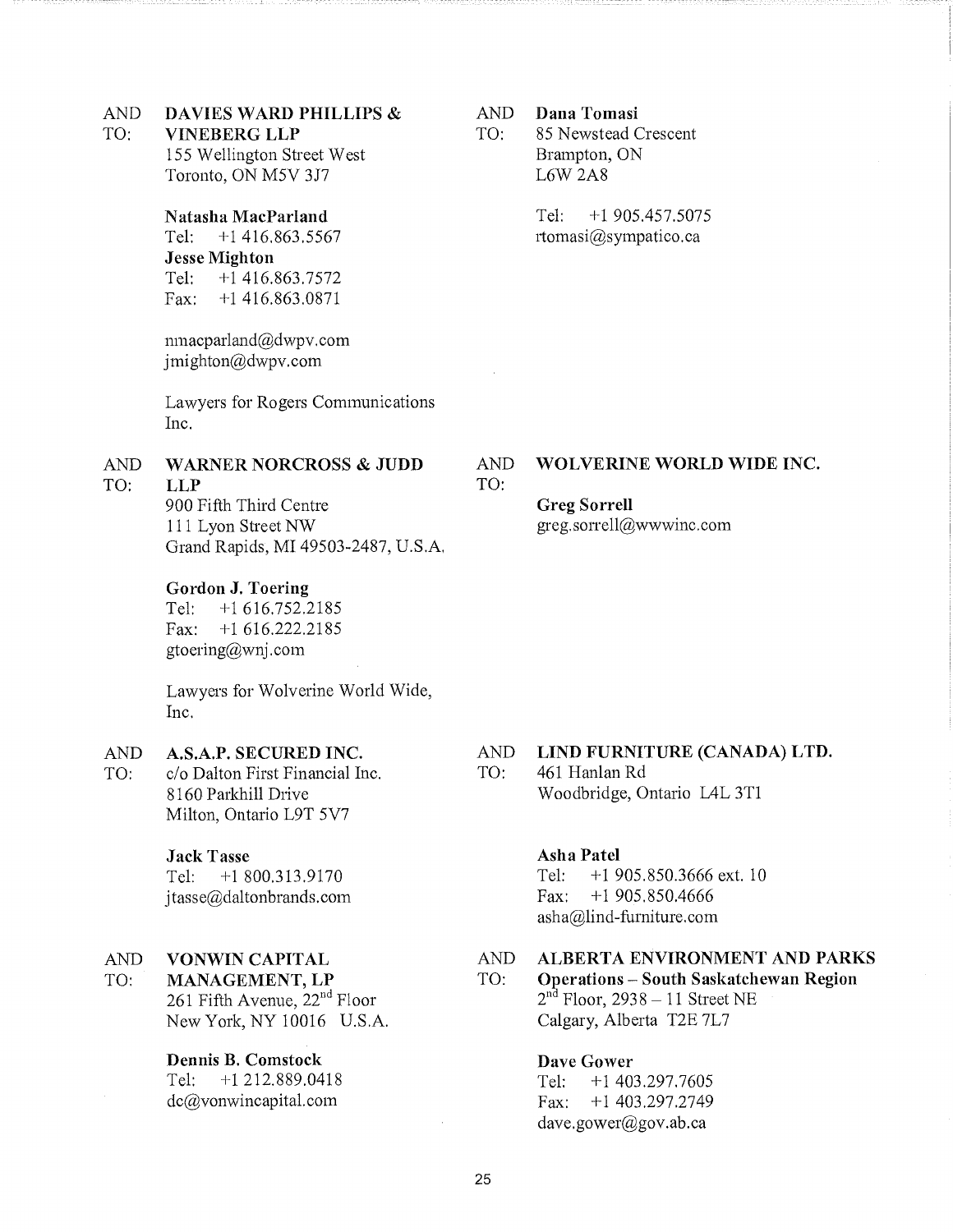### AND GOWLING WLG (CANADA) LLP

TO: Barristers & Solicitors 1 First Canadian Place, Suite 1600 100 King Street West Toronto ON M5X 1G5

### E. Patrick Shea

Tel: +1416.369.7399 Fax:  $+1$  416.862.7661 patrick.shea@gowlingwlg.com

Lawyers for Electrolux Canada Corp.

|         | AND CASSELS BROCK & BLACKWELL | $\overline{\phantom{a}}$ |
|---------|-------------------------------|--------------------------|
| TO: LLP |                               |                          |
|         | 40 King Street West           |                          |

Toronto, Ontario M5H 3C2

## David S. Ward

Tel:  $+1416.869.5960$ Fax: +1 416.640.3154 dward@casselsbrock.com

Lawyers for Centrebridge Partners Company

#### AND T.U.W. TEXTILE CO., LTD.

TO: 113 Moo 4, Sampatuan, Nakornchaisri, Nakornpathom, Thailand 73120

Tel: 66 34 389 571

jittima@tuw.co.th

#### AND Employment and Social Development

#### TO: Canada

Place du Portage, Phase II, 10B090 Gatineau, Quebec K1A 0J2

### Amanda Capstick

Program Officer, Wage Earner Protection Program Tel: +1 819-654-4408 amanda.capstick@hrsdc-rhdcc.gc.ca AND MAXXIMUM OUTDOOR INC. TO:

> Jason Garnet Tel: +1 416.624.1681 jgarnet@maxximumoutdoor,com

## AND Jules Berman, Q.C.

TO: 375 University Avenue, Suite 701 Toronto, Ontario M5G 2J5

> Tel: 416.599.4122 jberrnan@jbermanlaw.com

Lawyers for Mercury Jewellery Inc.

## AND Syndicat des Metallos - USW - (FTQ)

TO: 220, 136e Rue St-Georges, Qc G5Y 2N6

### Philippe Doré

Président de la section locale 9153 Tel: +1 418.227.1960 Fax: +1 418.227.0425 phd.metallos@cgocable.ca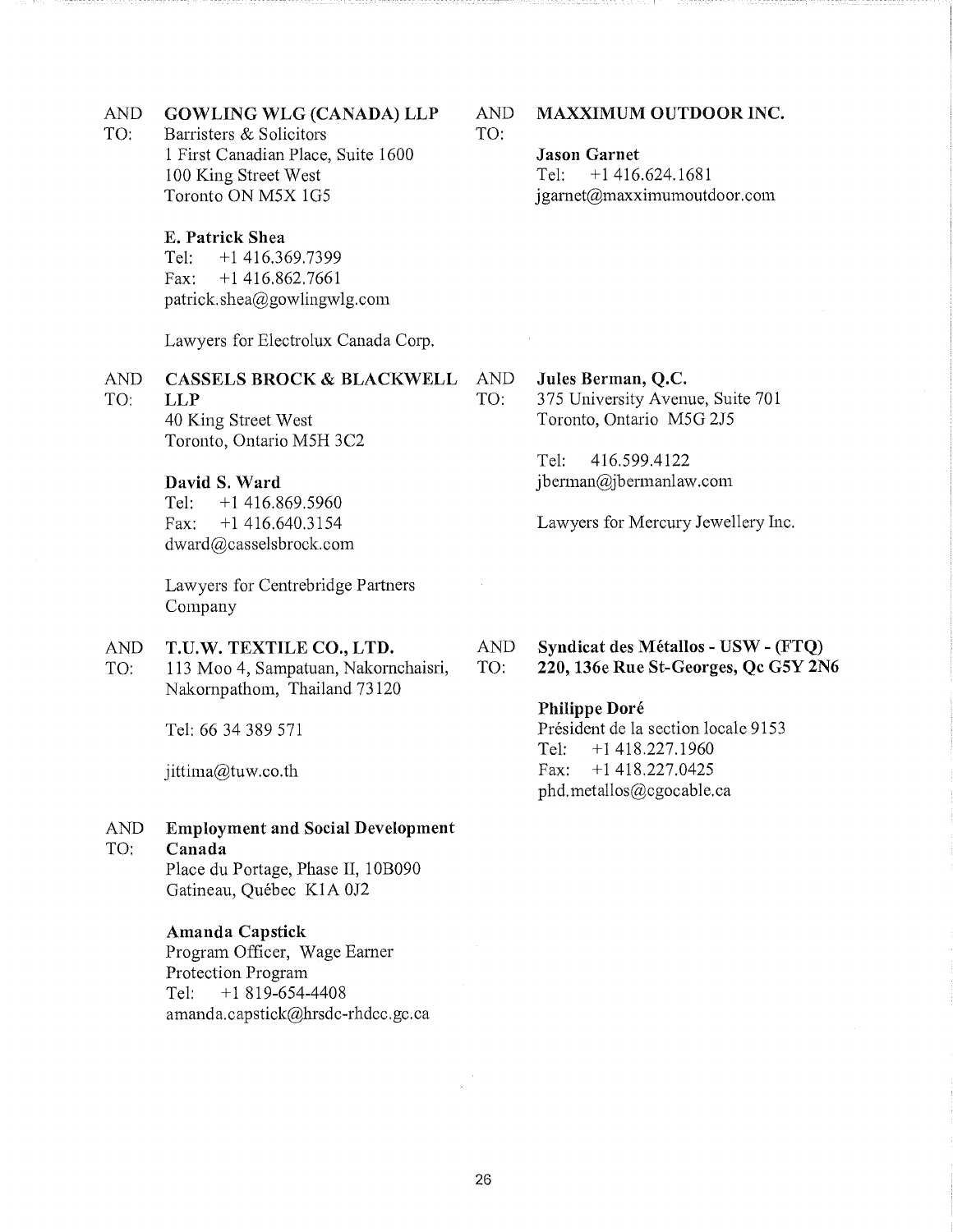## Federal and Provincial Crown Offices:

#### ATTORNEY GENERAL OF AND

#### CANADA TO:

Department of Justice Canada Ontario Regional Office -Tax Law Section The Exchange Tower, 130 King Street West, Suite 3400, Box 36 Toronto, Ontario M5X 1K6

### Diane Winters

Tel: +1 416.973.3172 Fax: +1 416.973.0809 diane.winters@justice.gc.ca

Lawyers for the Minister of National Revenue

#### MINISTRY OF JUSTICE AND SOLICITOR GENERAL AND TO:

Legal Services 2nd Floor, Peace Hills Trust Tower 10011 — 109 Street Edmonton, Alberta T5J 3S8

## General Enquiries:

Tel: +1780,427,2711 Fax: +1 780.427.2789

### Kim Graf

Tel: +1 780.422.9014 Fax:  $+1$  780.425.0310

kim.graf@gov.ab.ca ministryofiustice@gov.ab.ca

#### AND TO: MINISTRY OF THE ATTORNEY GENERAL (ONTARIO)

McMurtry-Scott Building 720 Bay Street, 11th Floor Toronto, Ontario M7A 2S9

## General Enquiries:

Tel: 416.326.2220 Fax: 416.326.4007 attomeygeneral@ontario.ca

## Minister's Office:

Yasir Naqvi, Attorney General ynaqvi.mpp@liberal.ola.org

#### AND TO: MINISTRY OF JUSTICE AND ATTORNEY **GENERAL**

Legal Services Branch, Revenue & Taxation 400 - 1675 Douglas Street, Victoria, BC V8W 2G5

## Mailing Address:

PO BOX 9289 STN PROV GOVT, Victoria, BC V8W 9J7

## Aaron Welch

Tel: +1 250.356.8589 Fax: +1 250.387.0700

Aaron.Welch@gov.bc.ca AGLSBRevTax@gov.bc.ca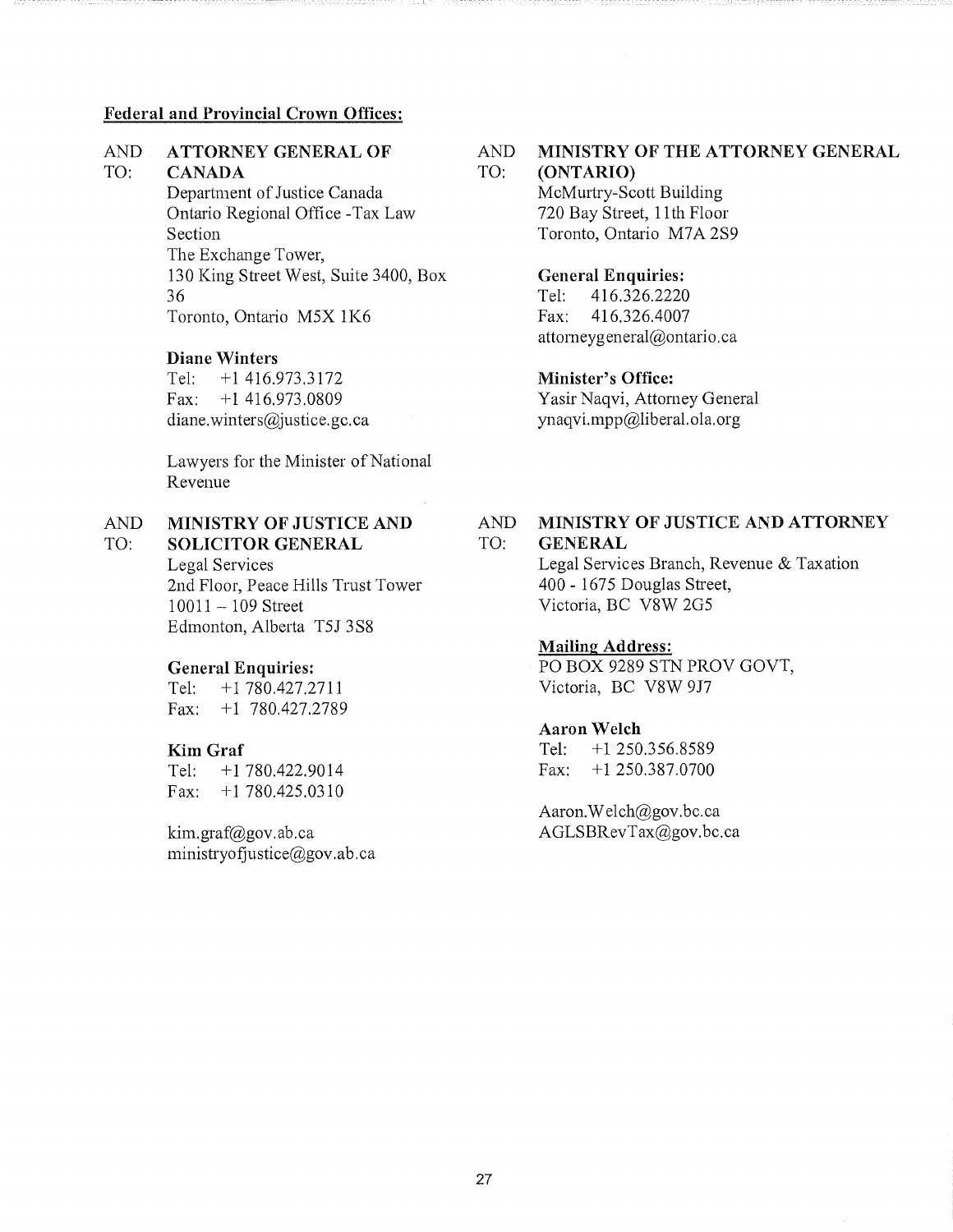### MINISTRY OF THE ATTORNEY AND TO:

GENERAL (MANITOBA)

104 Legislative Building 450 Broadway Winnipeg, Manitoba R3C OV8

## General Enquiries:

Tel: +1 204.945.3744

## Sean Boyd

Tel: +1 204.945.0165 Fax: +1 204.948.2826 Sean.Boyd@gov.mb.ca

### DEPARTMENT OF JUSTICE AND AND TO:

## PUBLIC SAFETY

(NEWFOUNDLAND) P.O. Box 8700

St. John's, Newfoundland A1B 4J6

## General Enquiries:

Tel: +1 709.729.5942 justice@gov.nl.ca

## Minister's Office:

Andrew Parsons, Attorney General Tel: +1418.729.2869 Fax: +1 418.729.0469 justice@gov.nl.ca

### MINISTÈRE DE LA JUSTICE AND

#### (QUEBEC) TO:

Edifice Louis-Philippe-Pigeon 1200, route de l'Eglise, 9e etage Quebec City, Quebec G1V 4M1

## General Enquiries:

Tel: +1 418.643.5140 informations@justice.gouv.qc.ca

## Minister's Office:

Stéphanie Vallée, Minister of Justice Tel: +1 418.643.4210 Fax: +1418.646.0027 ministre@justice.gouv.qc.ca

### AND MINISTRY OF THE ATTORNEY GENERAL

#### TO: (NEW BRUNSWICK)

Chancery Place,  $2<sup>nd</sup>$  Floor, Room: 2001 P. 0. Box 6000 Fredericton, New Brunswick E3B 1E0

## General Enquiries:

Tel: +1 506.462.5100 Fax: +1 506.453.3651 justice.comments@gnb.ca

## Philippe Thériault

Tel: +1 506.453.3460 Philippe.Theriault2@gnb.ca

#### AND TO: MINISTRY OF THE ATTORNEY GENERAL (NOVA SCOTIA)

1690 Hollis Street P.O. Box 7 Halifax, Nova Scotia B3J 2L6

## General Enquiries:

Tel: +1 902.424.4030 justweb@gov.ns.ca

## Minister's Office:

Diana C. Whelan, Minister of Justice and Attorney General Tel: +1 902.424.4044 Fax: +1902.424.0510 JUSTMIN@novascotia.ca

### AND TO: DEPARTMENT OF JUSTICE AND PUBLIC

SAFETY (PEI)

Fourth Floor, Shaw Building, South 95 Rochford Street, P.O. Box 2000 Charlottetown, PE CIA 7N8

## Minister's Office:

H. Wade MacLauchlan, Minister of Justice and Public Safety Tel: +1 902.368.6410 Fax: +1 902.368.6488 sthorne@gov.pe.ca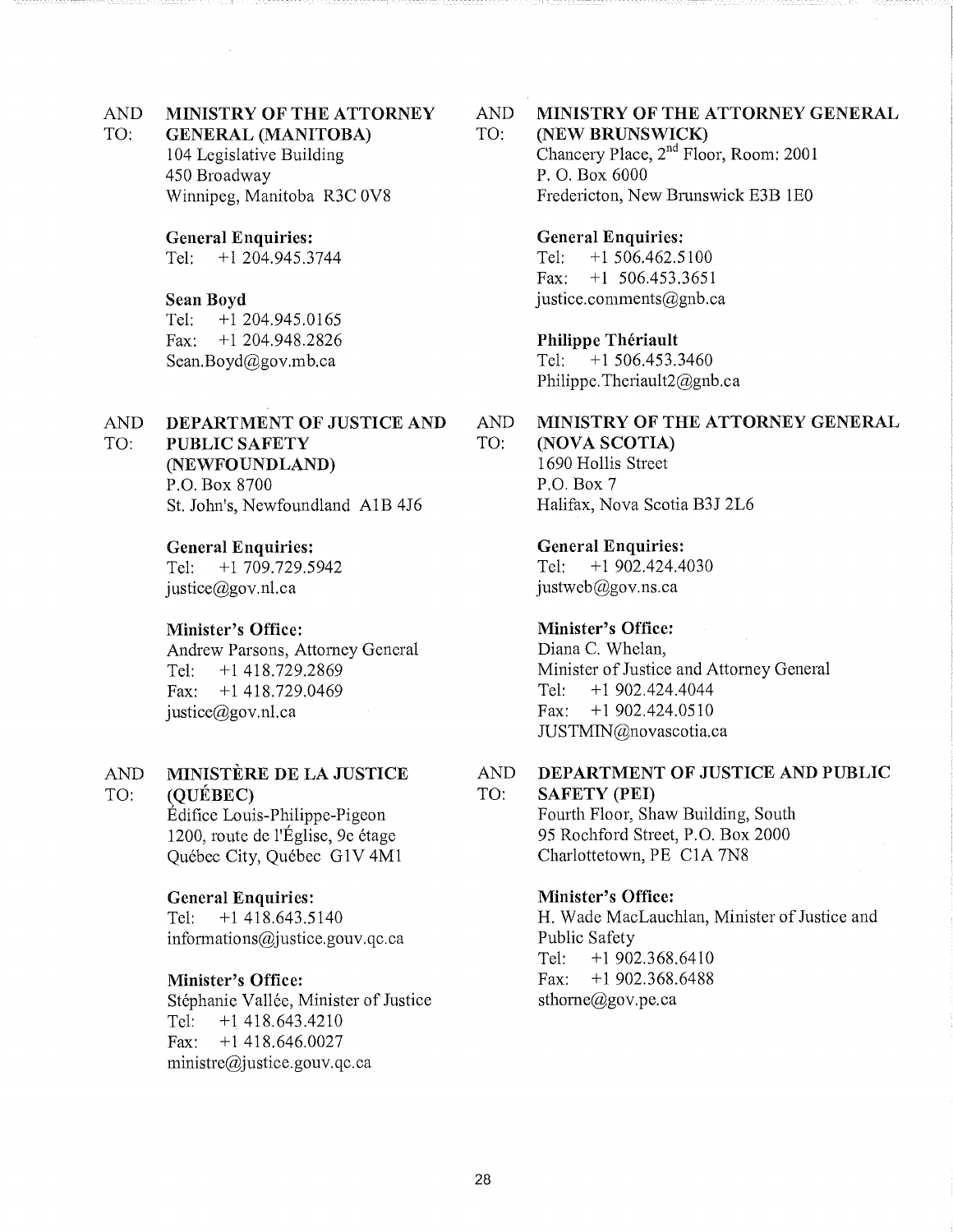# AND MINISTRY OF JUSTICE<br>TO: (SASKATCHEWAN)

(SASKATCHEWAN) 355 Legislative Building Regina, Saskatchewan S4S 0B3

## Minister's Office:

Gordon Wyant, Minister of Justice and Attorney General Tel: +1306.787.5353 Fax: +1 306.787.1232 jus.minister@gov.sk.ca

## Courtesy Copies:

TO: LONGVIEW COMMUNICATIONS INC. Suite 612 - 25 York Street Toronto, Ontario M5J 2V5

> Joel Shaffer jshaffer@longviewcomms.ca

Peter Block pblock@longviewcomms.ca

## Irina Vukosavic

ivukosavic@longviewcomms.ca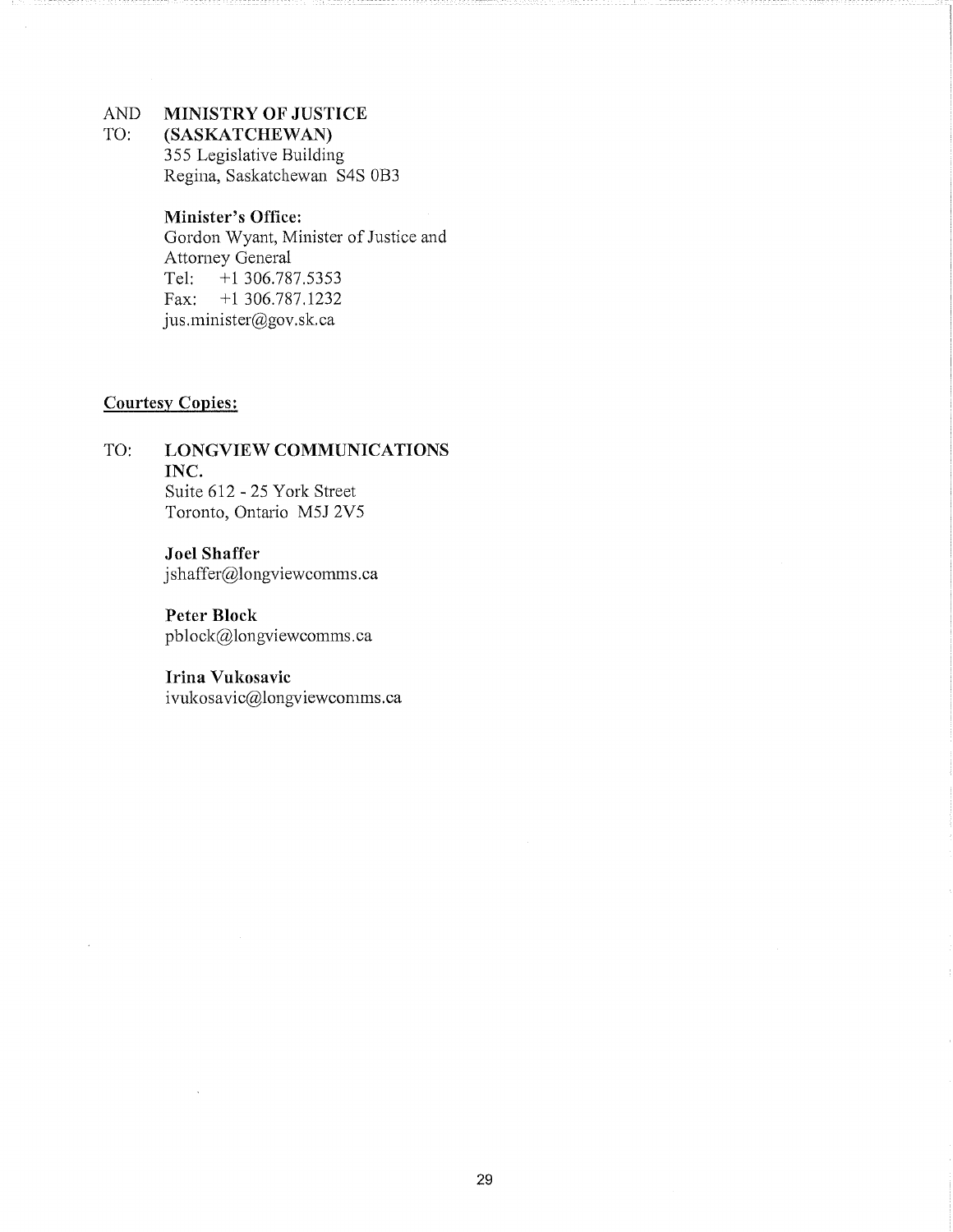## **SCHEDULE "A"**

(attached)

 $\sim$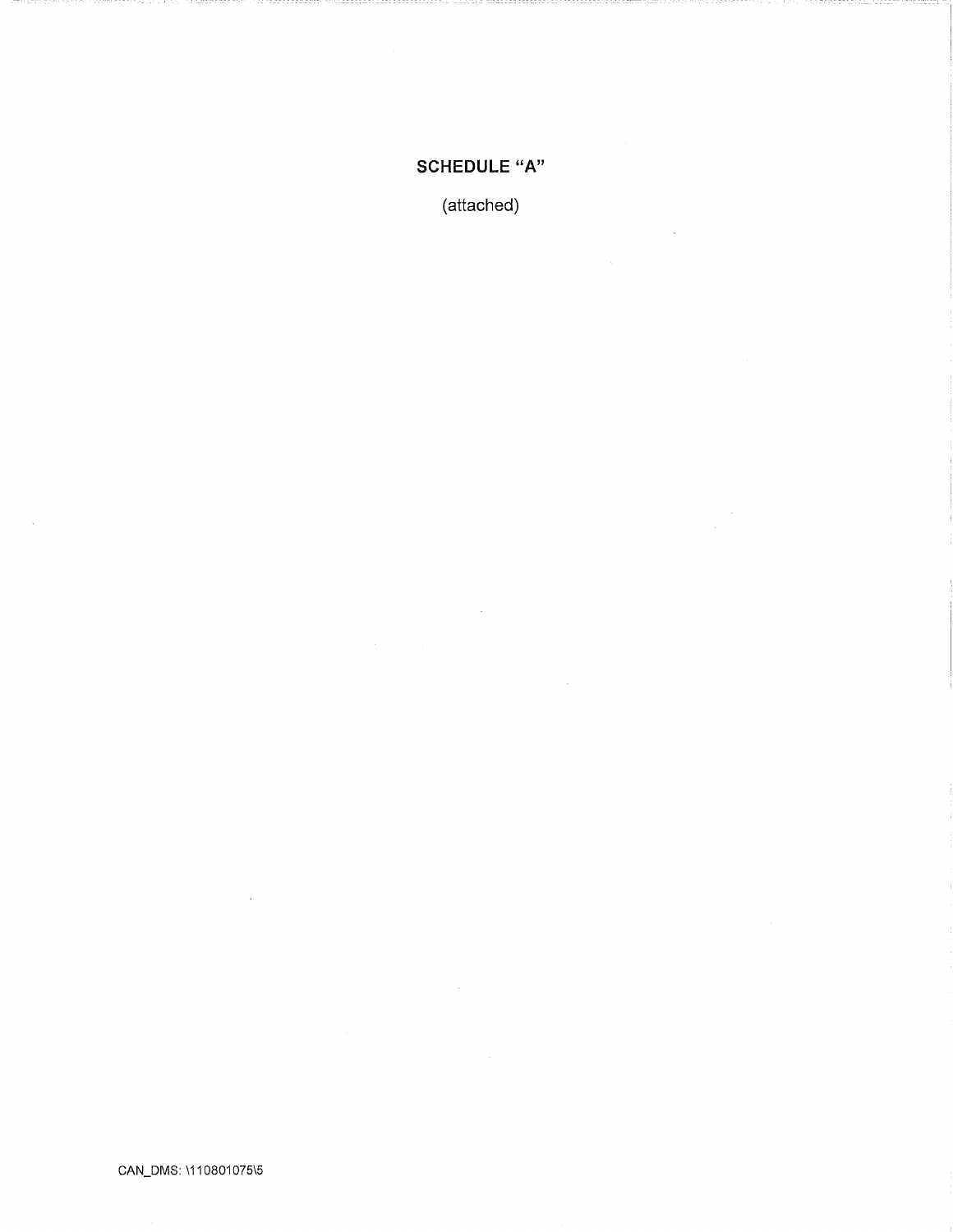## ONTARIO SUPERIOR COURT OF JUSTICE COMMERCIAL LIST

JUSTICE HAINEY (2018) DAY OF MARCH, 2018

Draft

THE HONOURABLE MR.  $\qquad \qquad$  ) FRIDAY, THE 2<sup>nd</sup>

IN THE MATTER OF THE *COMPANIES' CREDITORS ARRANGEMENT ACT,* R.S.C. 1985, c. C-36, AS AMENDED

 $\mathcal{E}$ 

AND IN THE MATTER OF A PLAN OF COMPROMISE OR ARRANGEMENT OF SEARS CANADA INC., 9370-2751 QUEBEC INC., 191020 CANADA INC., THE CUT INC., SEARS CONTACT SERVICES INC., INITIUM LOGISTICS SERVICES INC., INITIUM COMMERCE LABS INC., INITIUM TRADING AND SOURCING CORP., SEARS FLOOR COVERING CENTRES INC., 173470 CANADA INC., 2497089 ONTARIO INC., 6988741 CANADA INC., 10011711 CANADA INC., 1592580 ONTARIO LIMITED, 955041 ALBERTA LTD., 4201531 CANADA INC., 168886 CANADA INC., AND 3339611 CANADA INC.

(each, an "Applicant", and collectively, the "Applicants")

## INTERCOMPANY CLAIMS REPORT EXTENSION ORDER

THIS MOTION, made by FTI Consulting Canada Inc. in its capacity as Monitor of the Applicants (the "Monitor"), pursuant to the *Companies' Creditors Arrangement Act,* R.S.C. 1985, c. c-36, as amended (the "CCAA") for an order extending the time for the Monitor to serve and file the Intercompany Claims Report (as defined below), was heard this day at 330 University Avenue, Toronto, Ontario.

ON READING the Notice of Motion of the Monitor, the Fourteenth Report of the Monitor dated  $\bullet$ , 2018, filed, and on hearing the submissions of respective counsel for the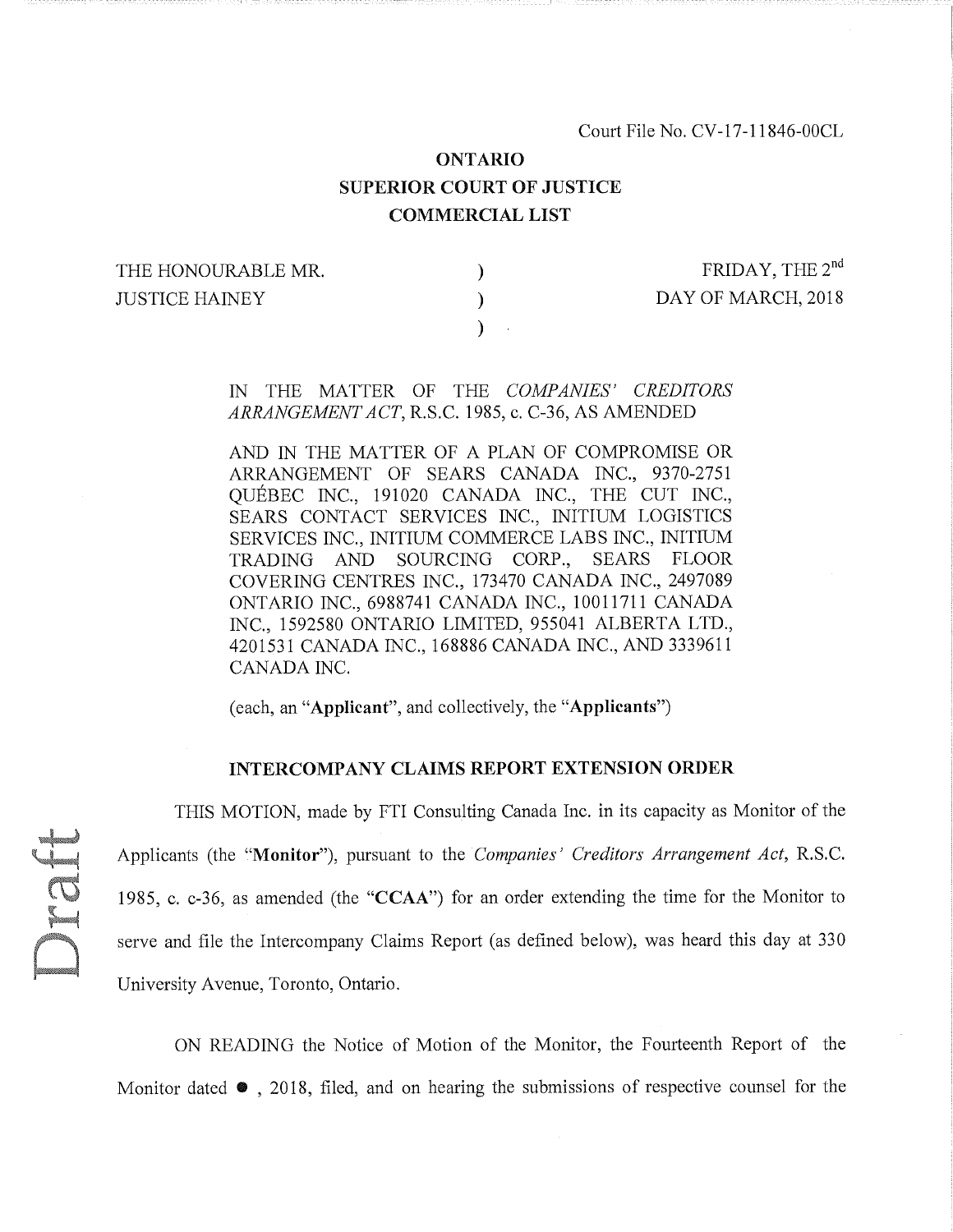Applicants and the Monitor, and such other counsel as were present, no one else appearing although duly served as appears from the Affidavit of Service of  $\bullet$  sworn  $\bullet$ ,

## SERVICE

1. THIS COURT ORDERS that the time for service of the Notice of Motion and the Motion Record herein is hereby abridged and validated so that this Motion is properly returnable today and hereby dispenses with further service thereof.

## **EXTENSION**

2. THIS COURT ORDERS that notwithstanding paragraph 60 of the Claims Procedure Order issued by the Court on December 8, 2017, the Monitor shall have until April 2, 2018 to serve the Monitor's Intercompany Claims Report on the Service List and file it with this Court.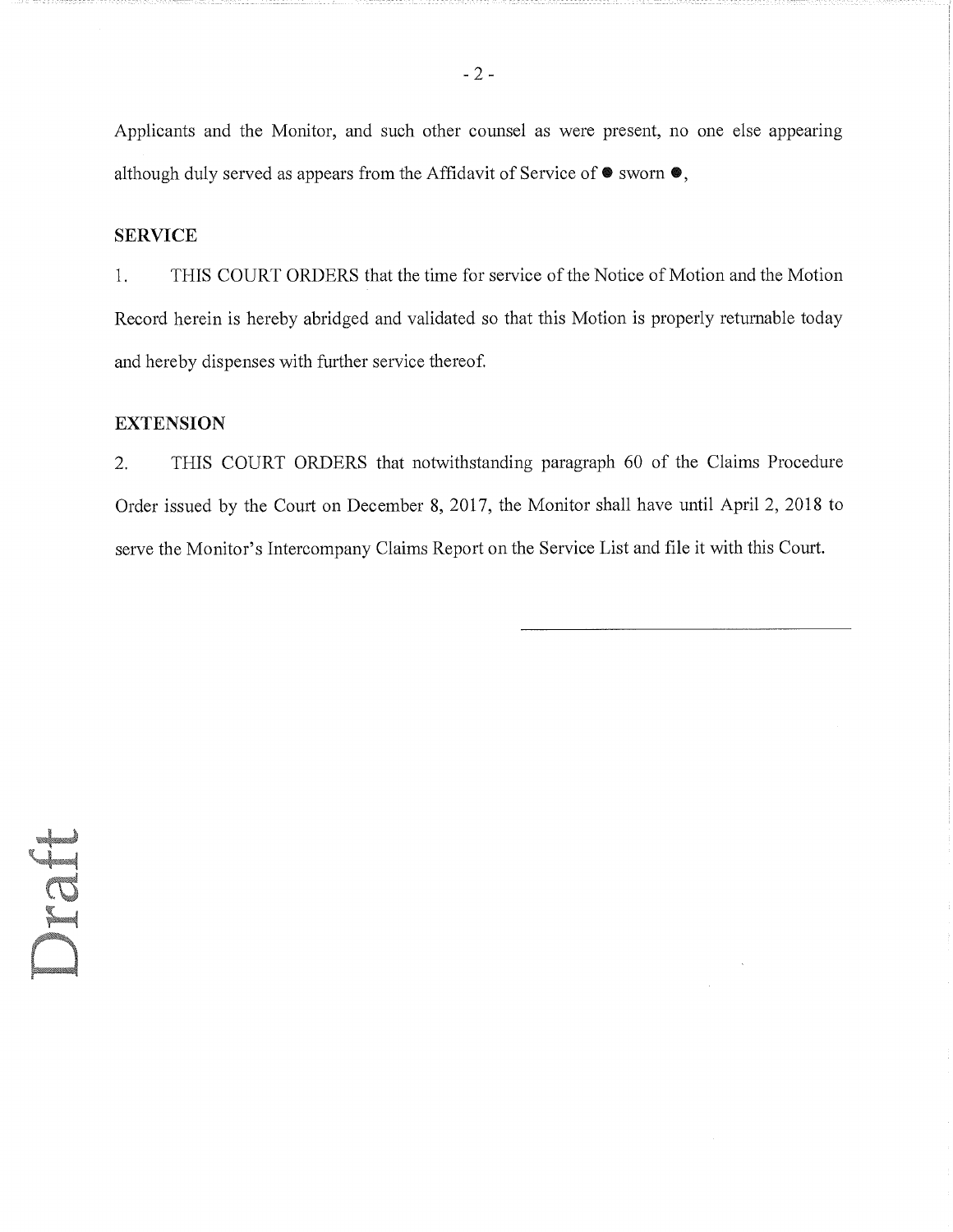| C-36, as amended<br>IN THE MATTER OF the Companies' Creditors Arrangement Act, R.S.C. 1985, c.                                                                                                                                                                                                                                                                                                                                  | $CV-17-11846-00CL$<br>Court File No:                                                                                                                                                                                                                                                                                                                                                                                                                                                                                                                                               |
|---------------------------------------------------------------------------------------------------------------------------------------------------------------------------------------------------------------------------------------------------------------------------------------------------------------------------------------------------------------------------------------------------------------------------------|------------------------------------------------------------------------------------------------------------------------------------------------------------------------------------------------------------------------------------------------------------------------------------------------------------------------------------------------------------------------------------------------------------------------------------------------------------------------------------------------------------------------------------------------------------------------------------|
| CONTACT SERVICES INC., INITIUM LOGISTICS SERVICES INC., INITIUM COMMERCE LABS INC., INITIUM TRADING AND SOURCING CORP., SEARS FLOOR COVERING<br>AND IN THE MATTER OF A PLAN OF COMPROMISE OR ARRANGEMENT OF SEARS CANADA INC., 9370-2751 QUÉBEC INC., 191020 CANADA INC., THE CUT INC., SEARS<br>CENTRES INC., 173470 CANADA INC., 2497089 ONTARIO INC., 6988741 CA<br>CANADA INC., 168886 CANADA INC., AND 3339611 CANADA INC. | NADA INC., 10011711 CANADA INC., 1592580 ONTARIO LIMITED, 955041 ALBERTA LTD., 4201531                                                                                                                                                                                                                                                                                                                                                                                                                                                                                             |
|                                                                                                                                                                                                                                                                                                                                                                                                                                 | Applicants                                                                                                                                                                                                                                                                                                                                                                                                                                                                                                                                                                         |
|                                                                                                                                                                                                                                                                                                                                                                                                                                 | SUPERIOR COURT OF JUSTICE<br>Proceeding commenced at Toronto<br>COMMERCIAL LIST<br>Ontario                                                                                                                                                                                                                                                                                                                                                                                                                                                                                         |
|                                                                                                                                                                                                                                                                                                                                                                                                                                 | INTERCOMPANY CLAIMS REPORT EXTENSION ORDER                                                                                                                                                                                                                                                                                                                                                                                                                                                                                                                                         |
| PraC                                                                                                                                                                                                                                                                                                                                                                                                                            | NORTON ROSE FULBRIGHT CANADA LLP<br>orestes.pasparakis@nortonrosefulbright.com<br>Royal Bank Plaza, South Tower, Suite 3800<br>virginie.gauthier@nortonrosefulbright.com<br>alan.merskey@nortonrosefulbright.com<br>Toronto, Ontario M5J 2Z4 CANADA<br>Orestes Pasparakis, LSUC#: 36851T<br>Virginie Gauthier, LSUC#: 41097D<br>evan.cobb@nortonrosefulbright.com<br>Alan Merskey, LSUC#: 413771<br>Evan Cobb, LSUC#: 55787N<br>200 Bay Street, P.O. Box 84<br>Tel: +1 416.216.4805<br>Tel: $+1416.216.4815$<br>Tel: +1 416.216.1929<br>Tel: $+1416.216.4853$<br>Fax: 416.862.6666 |
|                                                                                                                                                                                                                                                                                                                                                                                                                                 | Lawyers for the Monitor                                                                                                                                                                                                                                                                                                                                                                                                                                                                                                                                                            |
|                                                                                                                                                                                                                                                                                                                                                                                                                                 |                                                                                                                                                                                                                                                                                                                                                                                                                                                                                                                                                                                    |